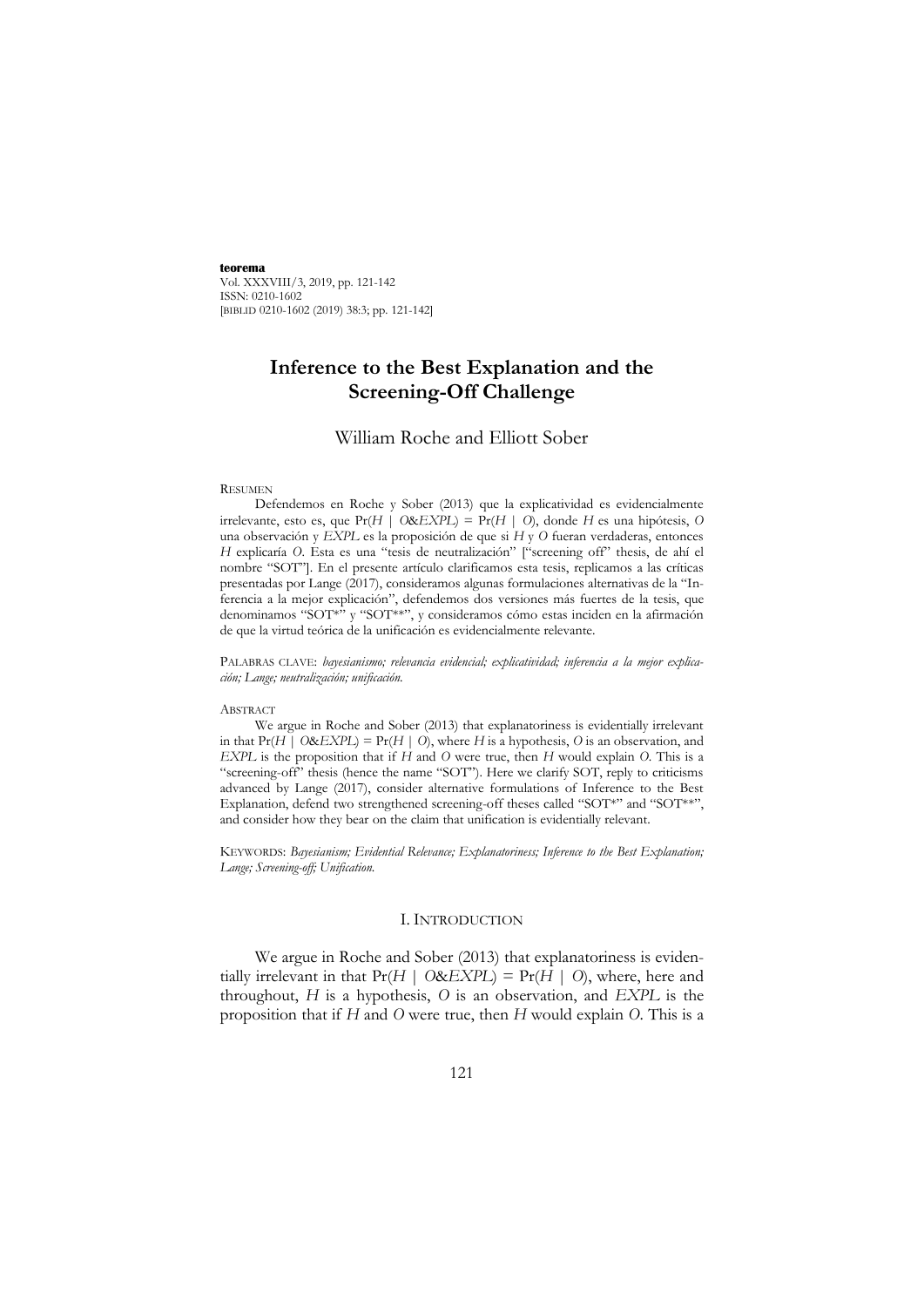"screening-off" thesis (hence the name "SOT") to the effect that *O* screens-off *EXPL* from *H* in that given *O*, *EXPL* has no impact on the probability of *H*. Suppose, for example, that you examine a large random sample of people older than age 50, and that on this basis, you arrive at the following population frequency estimate:

(1) Freq(heavy smoking before age 50 | lung cancer after age 50) =  $\alpha$ 

Suppose that from your perspective, Joe is a random member of the population (and was not in your sample). Let *H* be the hypothesis that Joe was a heavy smoker before age 50, *O* be the observation that Joe got lung cancer after age 50, and *EXPL* be the proposition that if *H* and *O* were true, then *H* would explain *O*. From your perspective, Joe is a random member of the population, so  $Pr(H | O) = \alpha$ . Given this, and given that *EXPL* should have no impact on your estimate of the frequency in  $(1)$ ,  $Pr(H | O\&EXPL) = \alpha$ . Hence  $Pr(H | O\&EXPL) = Pr(H | O)$ .

SOT and our defense of it have not been met with universal approval, to say the least. McCain and Poston (2014) were the first to chime in with objections. Climenhaga (2017) was next, and then Lange (2017) took his turn. We have responded to McCain and Poston [see Roche and Sober (2014)] and to Climenhaga [see Roche and Sober (2017b).<sup>1</sup> Here we respond to Lange, but that's not all. There are numerous non-equivalent versions of Inference to the Best Explanation (IBE) in logical space. We will argue that SOT refutes some of them, but not others. We then will defend two variants of SOT called "SOT\*" and "SOT\*\* and argue that they refute many of the remaining versions, specifically, versions of IBE that say that whether *H* is the best available potential explanation of *O* hinges on how *H* scores in terms of unification.

### II. RESPONSE TO LANGE

Lange holds that there are many realistic cases where *EXPL* isn't screened-off from *H* by *O*, because  $Pr(H | O\&EXPL)$  >  $Pr(H | O)$ .<sup>2</sup> He gives two examples that he claims are of this sort. We discuss one of them in Section 2.1 and address the other in Section 2.2. We argue in each case that Lange fails to show, or even to make it plausible, that  $Pr(H | O\&EXPL) > Pr(H | O)$ . In Section 2.3, we clarify SOT, and provide a more general response to objections like Lange's.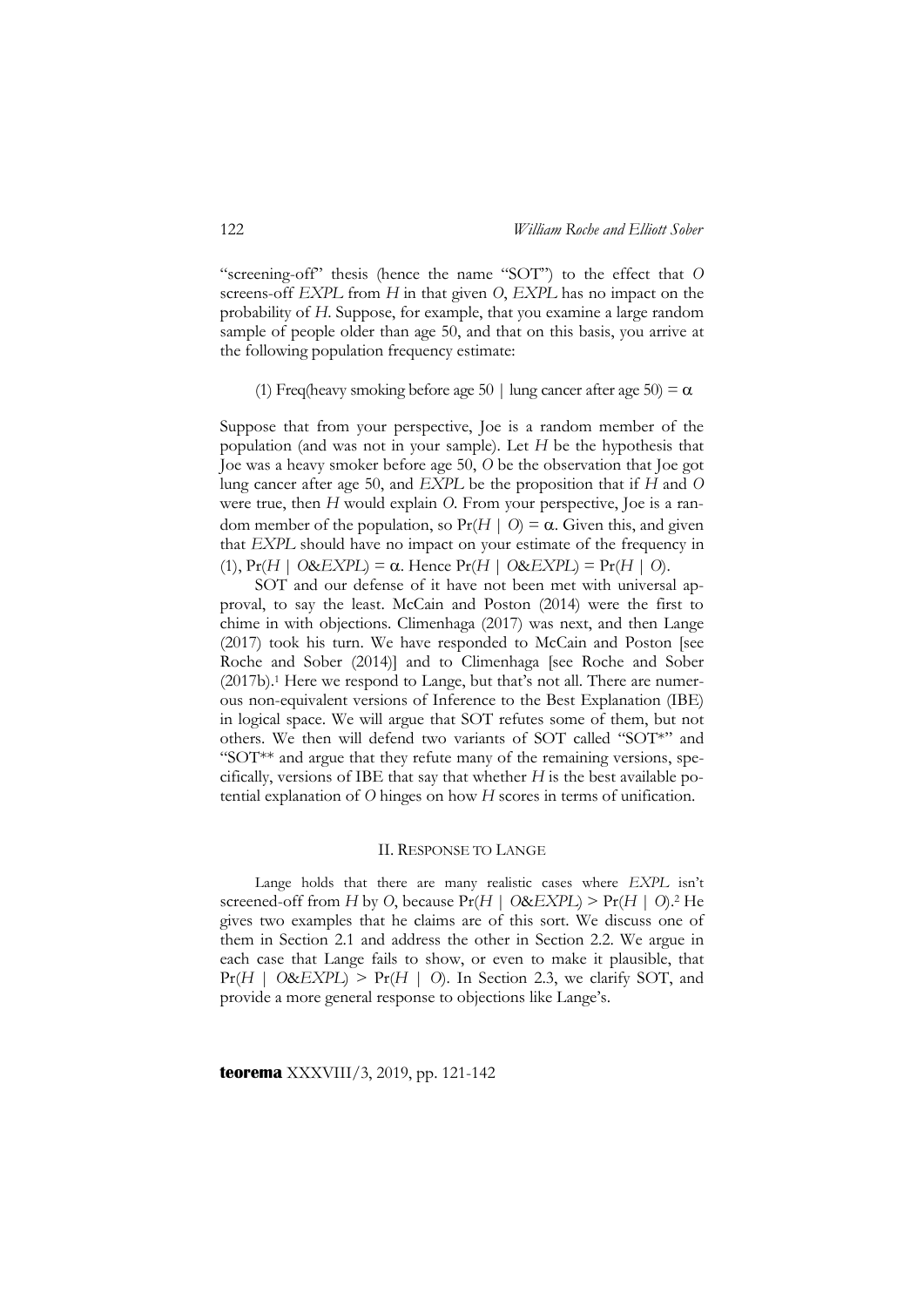#### II.1 *Lange's Robbery Example*

Lange's first alleged example of a realistic case where Pr(*H* |  $O\&EXPL$ ) >  $Pr(H | O)$  involves a robbery in which a jewel is stolen from a safe. After introducing the example, Lange argues that Pr(*H* | *O*) is greater than Pr(*H*) but less than maximal (i.e., less than unity):

… suppose that *H* is that Jones is the person who stole the jewel from the safe, *O* is that the single strand of hair found inside the safe was blond, and the background information tells us that there was exactly one robber and one strand of hair found inside the safe, that Jones has blond hair, and that such a hair has a serious (though not overwhelming) likelihood to have been left by the robber during the robbery (though there are other ways in which the hair could have gotten into the safe). The background information also tells us that Jones is a serious suspect, unlike many other people with blond hair – although Jones is one among several serious suspects with blond hair and there is also a fair likelihood that the robber is not listed among our serious suspects. Background also tells us that if the hair were Jones's, then Jones would probably be the robber (since he would have left it during the robbery); Jones would have had no occasion to access the safe except to rob it.

Accordingly, since the hair that was found is the same colour as Jones's hair, *O* lends some support to  $H - Pr(H | O)$  >  $Pr(H)$  – though this support is less than maximal, considering that the hair may not have come from the robber and that, even if it did come from the robber, the robber need not be Jones since many other people (including some other serious suspects) have blond hair [Lange (2017), p. 305].

Lange then adds *EXPL* to the mix,<sup>3</sup> and argues that  $Pr(H | O\&EXPL)$  $> Pr(H | O):$ 

But to *O* in the evidence let's now add *EXPL*: that if Jones were the robber and the single strand of hair found inside the safe were blond, then that Jones is the robber would explain why the strand of hair found in the safe is blond. The explanation would be that Jones left the hair in the course of the robbery. Without *EXPL*, the evidence's power to confirm *H* is rendered less than maximal by (among other things) serious doubt that the hair comes from the robber. But that doubt is removed by *EXPL* (at least in the event that Jones is the robber). Of course, the evidence's power to confirm *H* remains somewhat less than maximal because of other factors, such as doubt about whether the hair comes from Jones. But *EXPL* removes one consideration that mitigated the degree to which *O* pointed to Jones (namely, the possibility that even if Jones were the rob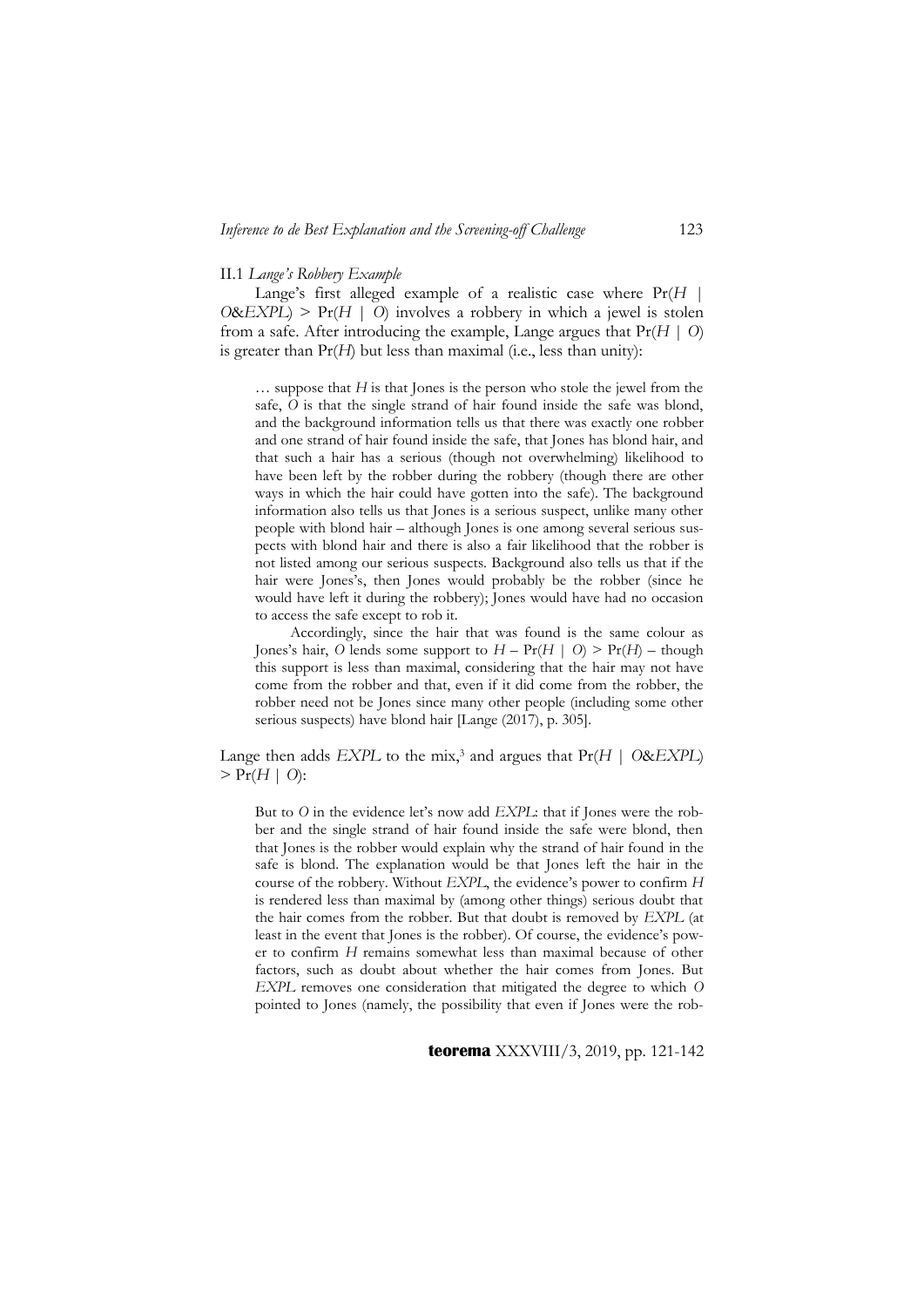ber, such a hair would not belong to Jones because it was not left by the robber). Consequently, *H* is better confirmed by *O*&*EXPL* than by *O* alone:  $Pr(H | O\&EXPL) > Pr(H | O)$  [Lange (2017), pp. 305-306].

Lange's rationale, then, is two-fold. First, there's the claim that because of various doubts, Pr(*H* | *O*) is less than maximal. Second, there's the claim that *EXPL* eliminates some of the doubts in question, and as a result increases the probability of *H*.

What doubts make  $Pr(H | O)$  less than maximal? Lange initially mentions these:

- (2) The strand of hair found in the safe wasn't left by the robber.
- (3) The strand of hair found in the safe was left by the robber, but the robber wasn't Jones and instead was one of the other serious suspects with blonde hair.

He later points to this:

(4) Jones is the robber, but the strand of hair found in the safe doesn't belong to him because it wasn't left by the robber.

Lange claims that *EXPL* eliminates (4), and because of this, *EXPL* increases the probability of *H*. This is strange, since (4) is a possibility in which *H* is *true*. How is it that by eliminating a possibility in which *H* is true, *EXPL increases H*'s probability? Instead, why not think that by eliminating a possibility in which *H* is true, *EXPL decreases H*'s probability?

What Lange is describing can happen, but we doubt that it is true in his robbery example. To illustrate how an observation can raise the probability of a hypothesis and also eliminate a possibility in which the hypothesis is true, consider this example. A card is randomly drawn from a standard well-shuffled deck of cards. Let *A*, *D*, and *S* be understood as follows:

*A*: The card drawn is an Ace.

*D*: The card drawn is a Diamond.

*S*: The card drawn is a Spade.

Given that  $\sim$   $(A&D)&~S$  entails  $\sim$   $(A&D)$ , it follows that  $\sim$   $(A&D)&~S$ eliminates *A*&*D* and thus eliminates a possibility in which *D* is true. Yet ~(*A*&*D*)&~*S* nonetheless increases *D*'s probability from 1/4 to 12/38.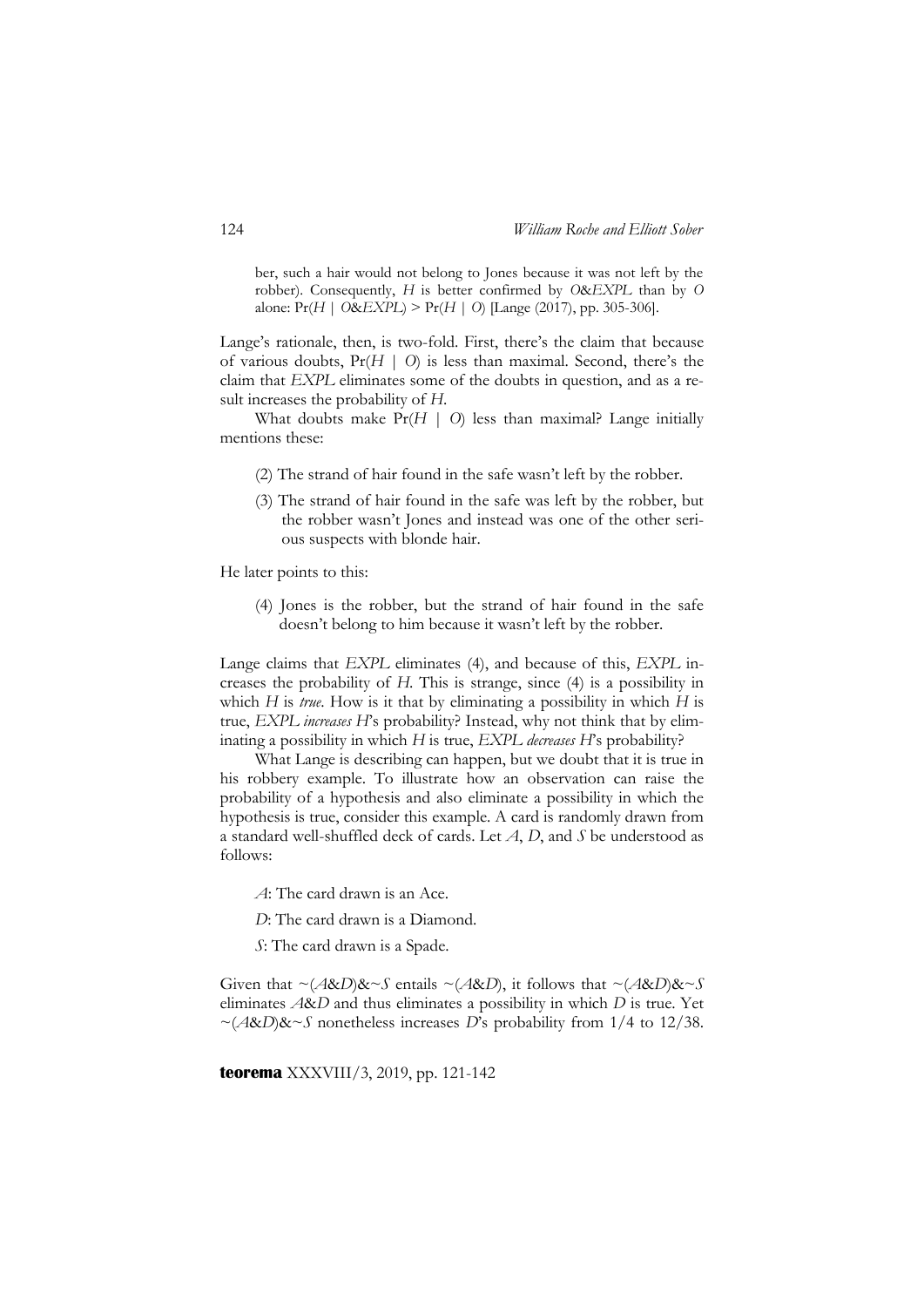The thing to notice here is this: although  $\sim$  (*A*&*D*)& $\sim$ *S* eliminates a possibility in which *D* is true, it also eliminates several possibilities in which *D* is *false* (for example, *A*&*S*).

Is something similar true in Lange's robbery case? That is, is it the case that, though *EXPL* eliminates (4), it also eliminates various possibilities in which *H* is *false*? There's no doubt that *EXPL* eliminates *some* possibilities in which *H* is false. It eliminates, for example, ~*H*&~*EXPL*. But this, by itself, is insignificant, since, at the same time, and for the same reason, it also eliminates *H*&~*EXPL*.

Consider, instead, these possibilities:

- (5) Smith, not Jones, is the robber. The strand of hair found in the safe doesn't belong to Smith, and was instead planted by him as a distraction to the police.
- (6) Smith, not Jones, is the robber. The strand of hair found in the safe was left by the owner of the jewel a few days before the robbery while she was taking something other than the jewel out of the safe.

Clearly, assuming, with Lange, that the background information on hand is realistic, *EXPL* doesn't eliminate (5) or (6).

It might be that Lange can flesh out this example of his so that it is clear that  $Pr(H | O\&EXPL) > Pr(H | O)$ . We return to this possibility in Section II.3.

## II.2. *Lange's Physics Example*

Lange's second attempt to provide a realistic example in which  $Pr(H | O\&EXPL) > Pr(H | O)$  is taken from physics, where *H* is the hypothesis that the light quantum hypothesis is empirically adequate, and *O* is an equation specifying the black-body spectrum. <sup>4</sup> First, he argues that if  $H$  is true but the light quantum hypothesis is false, then it's a mere coincidence that various phenomena behave as if the light quantum hypothesis is true:

If *H* holds but light is not quantized, then it is just a coincidence that various phenomena behave as if light is quantized: the fundamental natural laws of light (which do not include that light is quantized) entail the particular derivative laws (such as *O*) that govern various phenomena, and the light-quantum hypothesis also entails those laws, but there is no common reason why these two facts hold: this combination is 'nothing more than a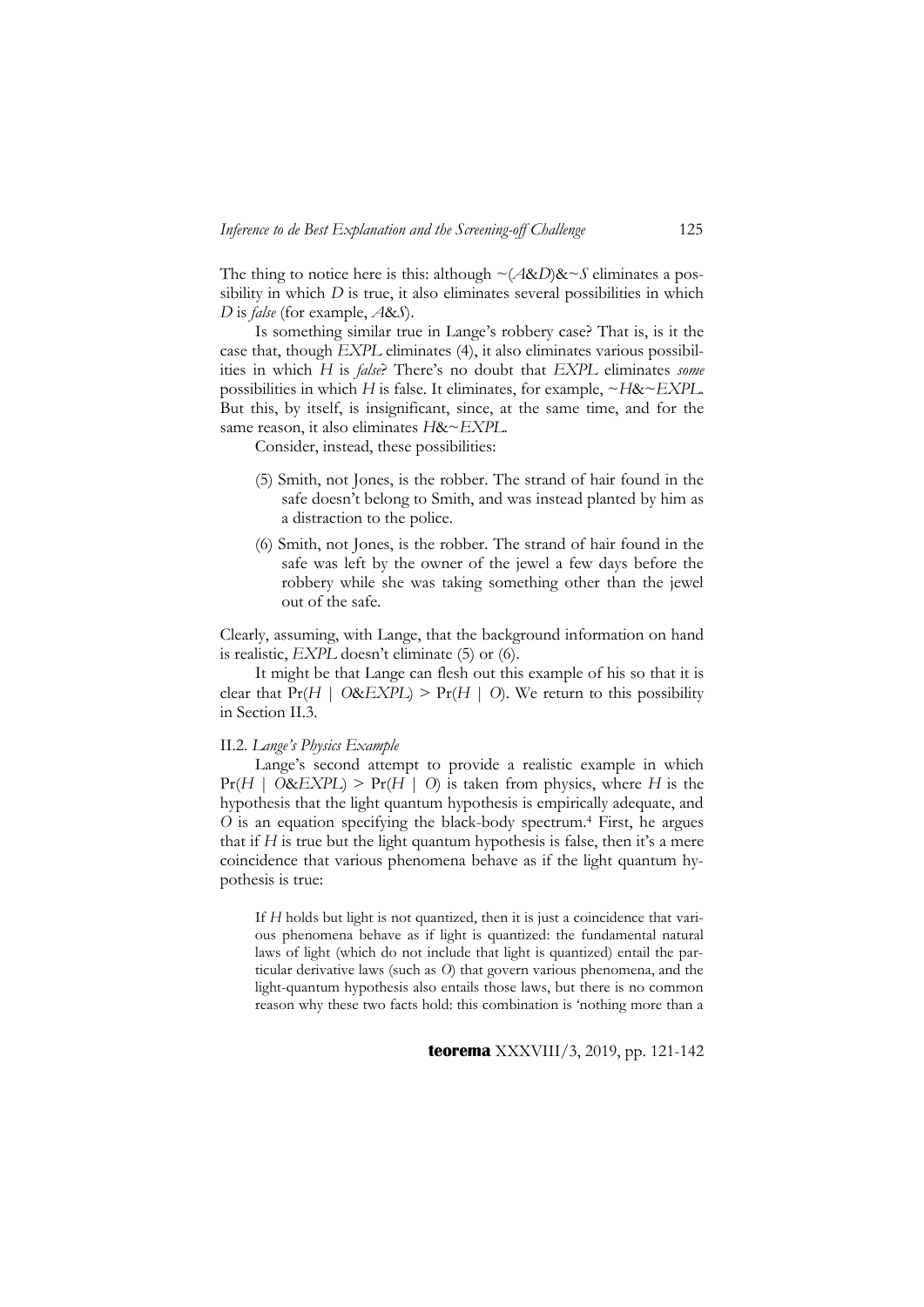curious property of light, without any physical significance' [Lange (2017), p. 309].

Second, he considers the possibility that *H* is true because the light quantum hypothesis is true too:

On the other hand, if *H* holds because light is indeed quantized, then it is no coincidence that various phenomena behave as if light is quantized. Rather, there is a common reason why the fundamental laws of light and the light-quantum hypothesis are alike in sharing the property of entailing the derivative laws. The common reason is that the light-quantum hypothesis is one of those fundamental laws. If *H* holds, then if there are lightquanta, *H* can explain *O*; the explanation is roughly that since there are light-quanta, everything behaves as if there are (i.e., *H* holds), including the black-body spectrum, and *O* is what the black-body spectrum would be if *H*. However, if *H* holds, then *H* cannot explain *O* if there are no light-quanta, since then *H* is just a fluke [Lange (2017), p. 6].

Third, he argues that  $Pr(H | O\&EXPL) > Pr(H | O\&\&EXPL)$ :

… compare Pr(*H* | *O*&*EXPL*) to Pr(*H* | *O&*~*EXPL*). Both *O*&*EXPL* and *O*&~*EXPL* confirm *H* to some degree. But *O*&~*EXPL* confirms *H* only by removing one way in which *H* could have gone wrong—that is, only by confirming one part of *H* (that the light-quantum hypothesis entails the correct equation for the black-body spectrum) and having no bearing on the rest of *H* (that the light-quantum hypothesis entails the correct equations for the photoelectric effect, for the Volta effect, …). In contrast, *O*&*EXPL* confirms *H* not just by confirming that the lightquantum hypothesis gets the black-body spectrum right, but also by confirming that the light-quantum hypothesis gets various other phenomena right. Therefore,  $Pr(H | O\&EXPL) > Pr(H | O\&\&EXPL)$  .... [Lange (2017), pp. 309-310)].

Fourth, and finally, he concludes that  $Pr(H | O\& EXPL) > Pr(H | O).5$ Lange (2017), p. 311, says that inequalities of the following form are central to his argument:

(7) Pr(the … phenomenon behaves as if there were light-quanta | *O*&*EXPL*) >> Pr(the … phenomenon behaves as if there were light-quanta | *O*&~*EXPL*).

Consider, for example, the following, where *O\** is the proposition that the photoelectric effect behaves as if there were light-quanta: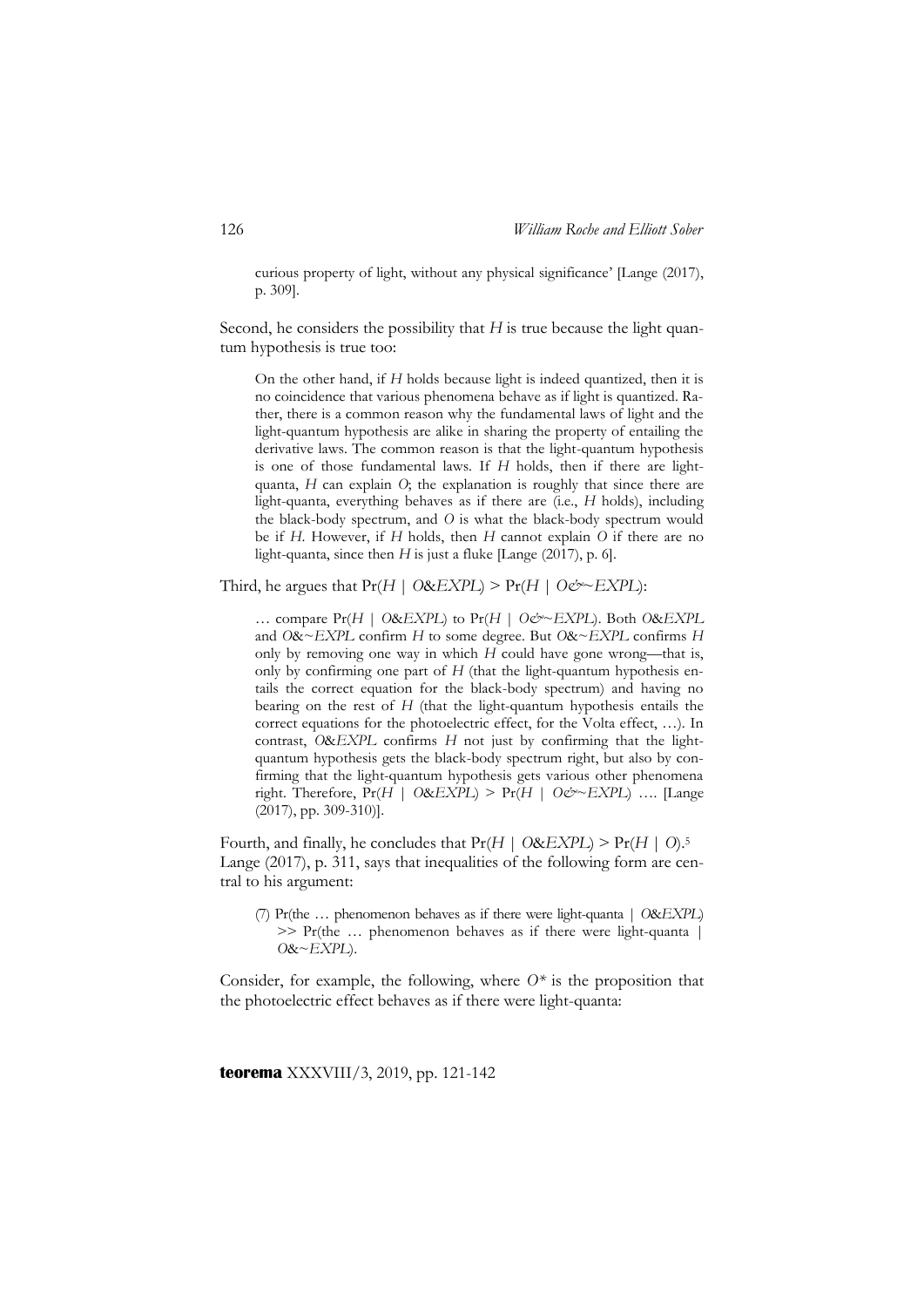*Inference to de Best Explanation and the Screening-off Challenge* 127

(8) Pr(*O\** | *O*&*EXPL*) >> Pr(*O\** | *O*&~*EXPL*)

It's not immediately obvious, however, how inequalities like (8) figure in his overall argument. The problem is that (8) makes no mention of *H*, whereas the claim that  $Pr(H | O\& EXPL) > Pr(H | O)$  does.

It might be that Lange is tacitly assuming Hempel's (1965) Converse Consequence Condition (here understood in terms of confirmation in the sense of increase in probability):

CCC: For any propositions *X*, *Y*, *Z*, and *Z*<sup>\*</sup>, if (i)  $Pr(Z \mid Y \& X)$  $Pr(Z \mid Y)$  and (ii)  $\overline{Z^*}$  entails *Z*, then  $Pr(Z^* \mid Y \& X) > Pr(Z^* \mid Y)$ .

It follows from (8) that

(9) Pr(*O\** | *O*&*EXPL*) > Pr(*O\** | *O*&~*EXPL*),

and this entails that:

 $(10)$   $Pr(O^* | O & E X PL) > Pr(O^* | O)$ .

Given (10), and given, suppose, that *H* entails *O\**, it follows by CCC that  $Pr(H | O\&EXPL) > Pr(H | O)$ . However, if this is how the argument is supposed to work, then the argument fails. As is well known, CCC has counterexamples. 6

We now set this problem aside and suppose, for the sake of argument, that there's a legitimate way to get from inequalities such as (8) to the claim that  $Pr(H | O\&EXPL) > Pr(H | O)$ .7 Why should inequalities like (8) be accepted?

We don't understand Lange's answer here, but we have a conjecture based in part on what he says about a slight variant of an example described by a former time slice of one of the authors of the paper you're now reading [Sober (2015)]. Suppose that two of the students in a seminar you are teaching turn in word-for-word identical essays. You consider two hypotheses. *CC* (short for "Common Cause") says that they searched the Internet together, found a paper suited to the assignment, and agreed to plagiarize it. *SC* (short for "Separate Causes") says that they worked separately and independently. Sober (2015), pp. 103- 104, formulates the following thesis, and says that it is a "first pass" in need of refinement:

(11) Pr(the papers match | *CC*) >> Pr(the papers match | *SC*)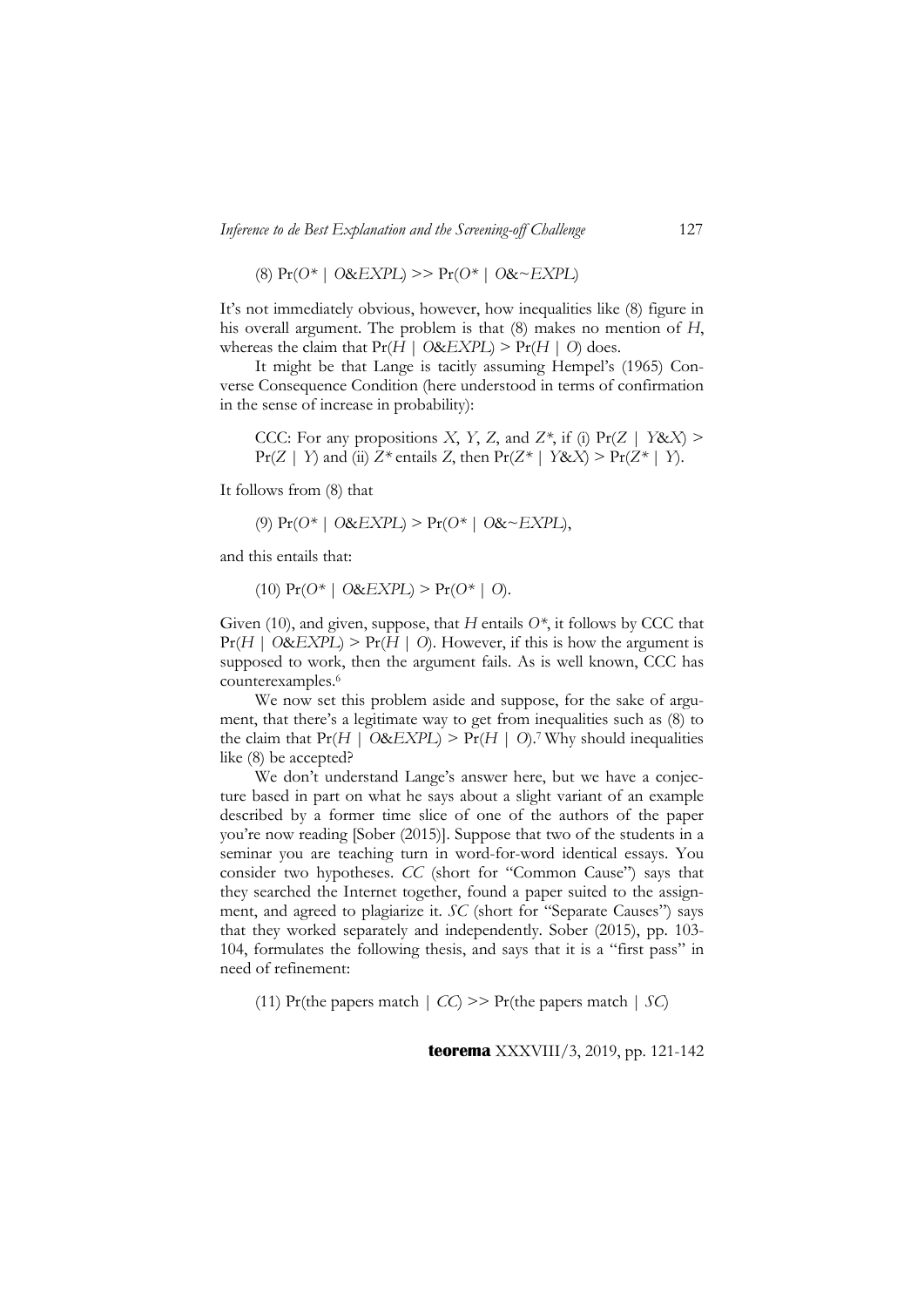Lange modifies the example slightly by letting "w" be a certain long sequence of words, and replacing (11) with the following:

(12) Pr(Smith's paper contains w & Jones's paper contains w | *CC*) >> Pr(Smith's paper contains w & Jones's paper contains w | *SC*)

Lange then claims that Sober would agree to (12) because he would also agree that:

(13) Pr(Smith's paper contains w | Jones's paper contains w & *CC*) >> Pr(Smith's paper contains w | Jones's paper contains w & *SC*)

Here is Lange's explanation of why Sober would endorse (12):

For Smith's paper to contain w, given that Jones's paper contains w but *SC*, would be extremely unlikely. 'According to *SC*, the matching is a coincidence; according to *CC*, it is anything but' (Sober 2015: 103) [Lange (2017) p. 310].

The idea here (and elsewhere in Lange's discussion) seems to be that Sober would accept (12) because he would accept:

(14) Given *SC*, it would be a coincidence if both Smith's paper and Jones's paper were to contain w, and so given *SC* and that Jones's paper contains w, it is highly unlikely that Smith's paper also contains w, whereas given *CC*, it would not be a coincidence if both Smith's paper and Jones's paper were to contain w, and so, given *CC* and that Jones's paper contains w, it is not highly unlikely that Smith's paper also contains w.

Note the transitions from "would be a coincidence" to "is highly unlikely", and from "would not be a coincidence" to "is not highly unlikely".<sup>8</sup>

Lange seems to agree with Sober (as he reads him) on all of this, and further seems to think that analogous points hold in his physics case. This suggests that Lange accepts (8), for example, because he accepts:

(15) Given ~*EXPL*, it would be a coincidence if both *O* and *O\** were true, and so given  $\neg EXPL$  and *O*, it is highly unlikely that  $O^*$  is true, whereas given *EXPL*, it would not be a coincidence if both *O* and *O\** were true, and so, given *EXPL* and *O*, it is not highly unlikely that *O\** is true.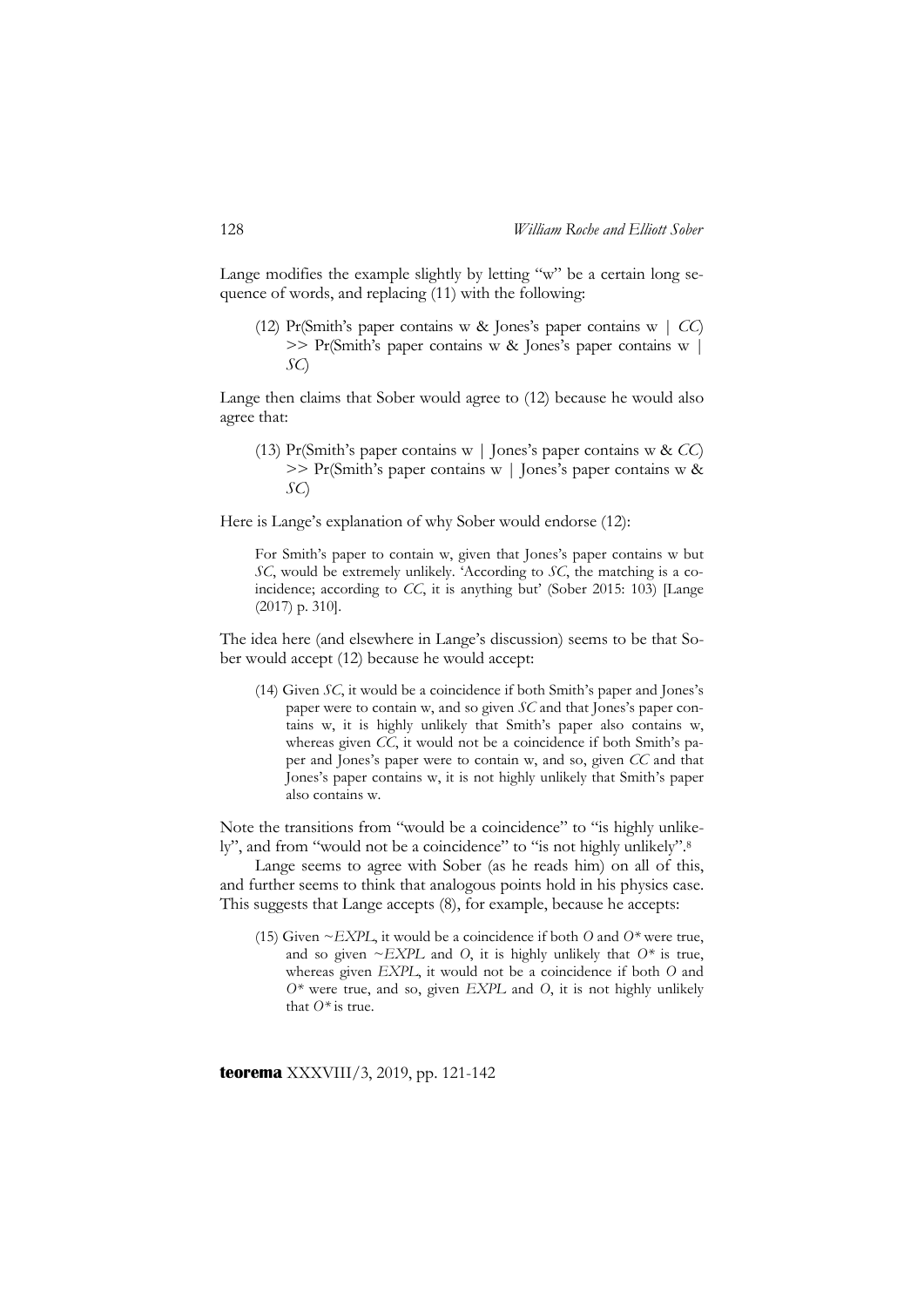This, like (14), has transitions from "would be a coincidence" to "is highly unlikely", and from "would not be a coincidence" to "is not highly unlikely".

However, Sober (2015) *denies* that a common cause explanation of a "matching" between two events always has a higher likelihood than a separate cause explanation of that matching. Sometimes the matching of the two events favors a common cause explanation that says that the matching is not a coincidence, but sometimes it does not. Everything depends on the background assumptions that pertain. In the example of the student essays, it's easy to see how (12) could be false. Suppose that if the students work together and plagiarize, they will be loathed to include word sequence w, but if they work separately and independently, the chances of them including that sentence in their essays is much greater. Notice that our point here does not depend on this supposition's being realistic.<sup>9</sup>

If, as it seems, Lange's view is that (8) should be accepted because (15) should be accepted, then his argument is in trouble. For, (15), like (14), should be rejected.

We noted at the end of Section II.1 that it might be that Lange can flesh out his robbery example so that it's clear that  $Pr(H | O\&EXPL)$ Pr(*H* | *O*). The same is true with respect to his physics example.

# II.3. *SOT's Scope*

It might seem that SOT *universally* quantifies over all logically possible cases:

TOO STRONG: For any logically possible case in which Pr(*H* | *O*&*EXPL*) and Pr(*H* | *O*) are well-defined, *O* screens-off *EXPL* from *H* in that  $Pr(H | O\& EXPL) = Pr(H | O)$ .

Alternatively, it might seem that SOT is much more modest, in that it *existentially* quantifies over all logically possible cases:

TOO WEAK: There are logically possible cases in which *O* screens-off *EXPL* from *H* in that  $Pr(H | O\& EXPL) = Pr(H | O)$ .

In fact, neither reading is right. TOO STRONG is obviously false. Suppose, for instance, that  $Pr(H | O)$  is less than unity, and that the background information codified in Pr(-) includes the assumption that:

(16) 
$$
(EXPL&H) \vee (\sim EXPL& \sim H)
$$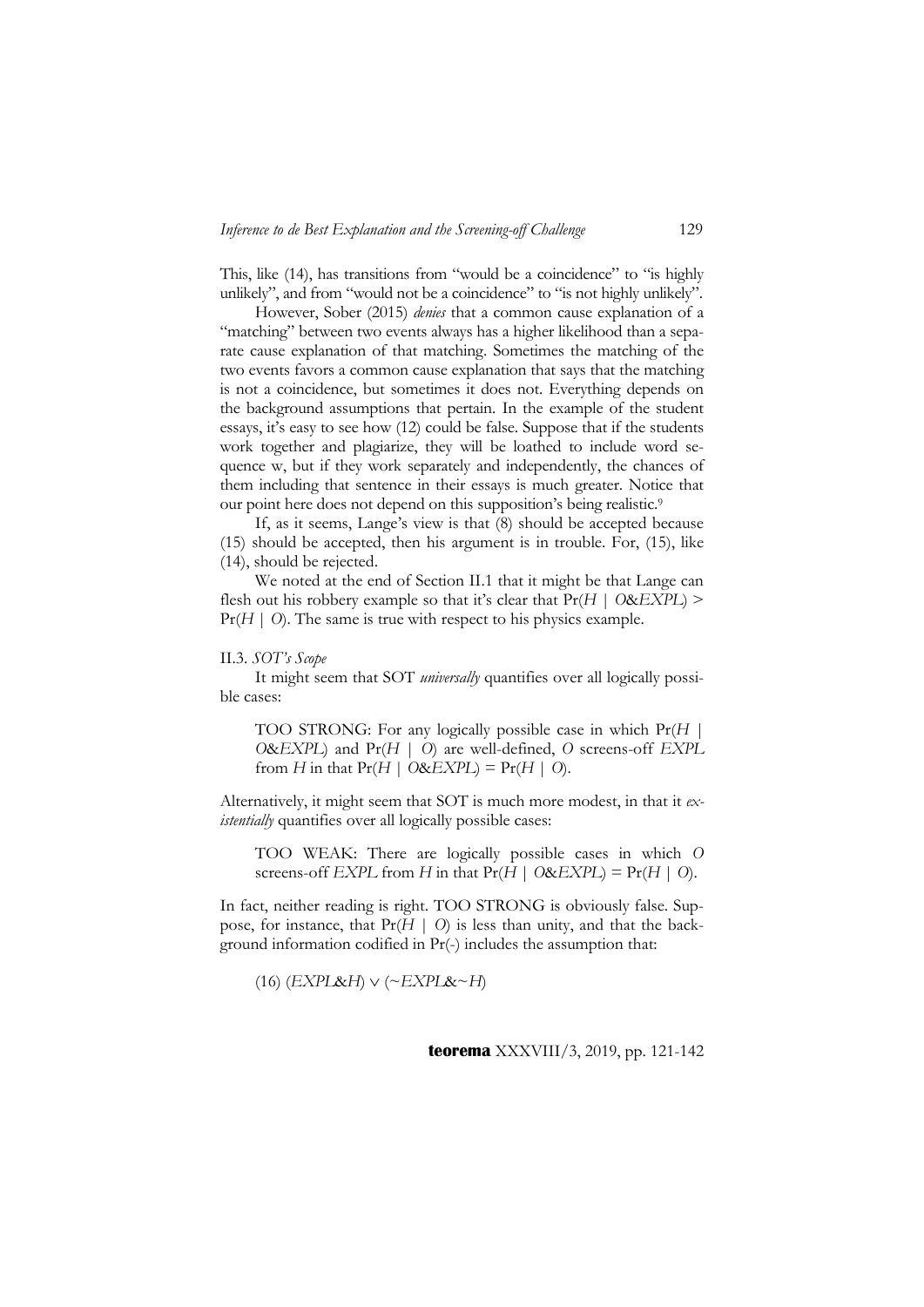It follows that  $Pr(H | O\&EXPL) = 1 > Pr(H | O)$ . TOO WEAK, in turn, is obviously true but utterly boring. If, for example,  $Pr(H | O)$ equals unity, and Pr(*H* | *O*&*EXPL*) is well-defined, then, trivially, Pr(*H*  $\log(EXPL) = 1 = Pr(H | O).$ 

How, then, should SOT be understood? Inspired by Goldilocks, we understand it to be saying this:

JUST RIGHT: There are many realistic cases in which the background information codified in Pr(-) includes frequency data such that *O* screens-off *EXPL* from *H* in that  $Pr(H | O\&EXPL)$  =  $Pr(H | O)$ .

Our smoking example is a case of this sort, but there are many – very many – other examples of the same kind.

We acknowledge, though, that there are some potentially misleading passages in Roche and Sober (2013). Here is one:

Our screening-off thesis is related to Van Fraassen's (1989) thesis that inference to the best explanation (IBE) is probabilistically incoherent, and therefore subject to a Dutch book. Van Fraassen thinks that IBE proposes a two-step rule for updating: if the evidence *O* increases *H*'s probability, then *H* receives a further boost in probability if *H* would provide a good explanation of *O*. Our argument aims to show that the explanatoriness of *H cannot* provide this additional boost; in addition, it side-steps the question of how the apparently prudential considerations introduced by Dutch book arguments are relevant to a non-prudential notion of rational degree of belief [Roche and Sober (2013), p. 665, emphasis added]

Our use of the word "cannot" may suggest that we meant TOO STRONG as opposed to JUST RIGHT, but that wasn't our intent. We meant *cannot* (*in cases like our smoking case where there's abundant frequency data on hand*). We regret not making this completely clear.

Given that SOT should be understood as JUST RIGHT, it follows that even if Lange fleshed out his robbery example or his physics example so that it's clear that  $Pr(H | O\& EXPL) > Pr(H | O)$ , SOT would remain unscathed. SOT allows for realistic cases in which Pr(*H* |  $O\&EXPL$ ) >  $Pr(H | O)$ . It even allows for realistic cases in which the background information codified in Pr(-) includes frequency data such that  $Pr(H | O\&EXPL) > Pr(H | O).^{10}$ 

Is SOT, understood as JUST RIGHT, trivial in the way that TOO WEAK is trivial? We think not, and now will explain why.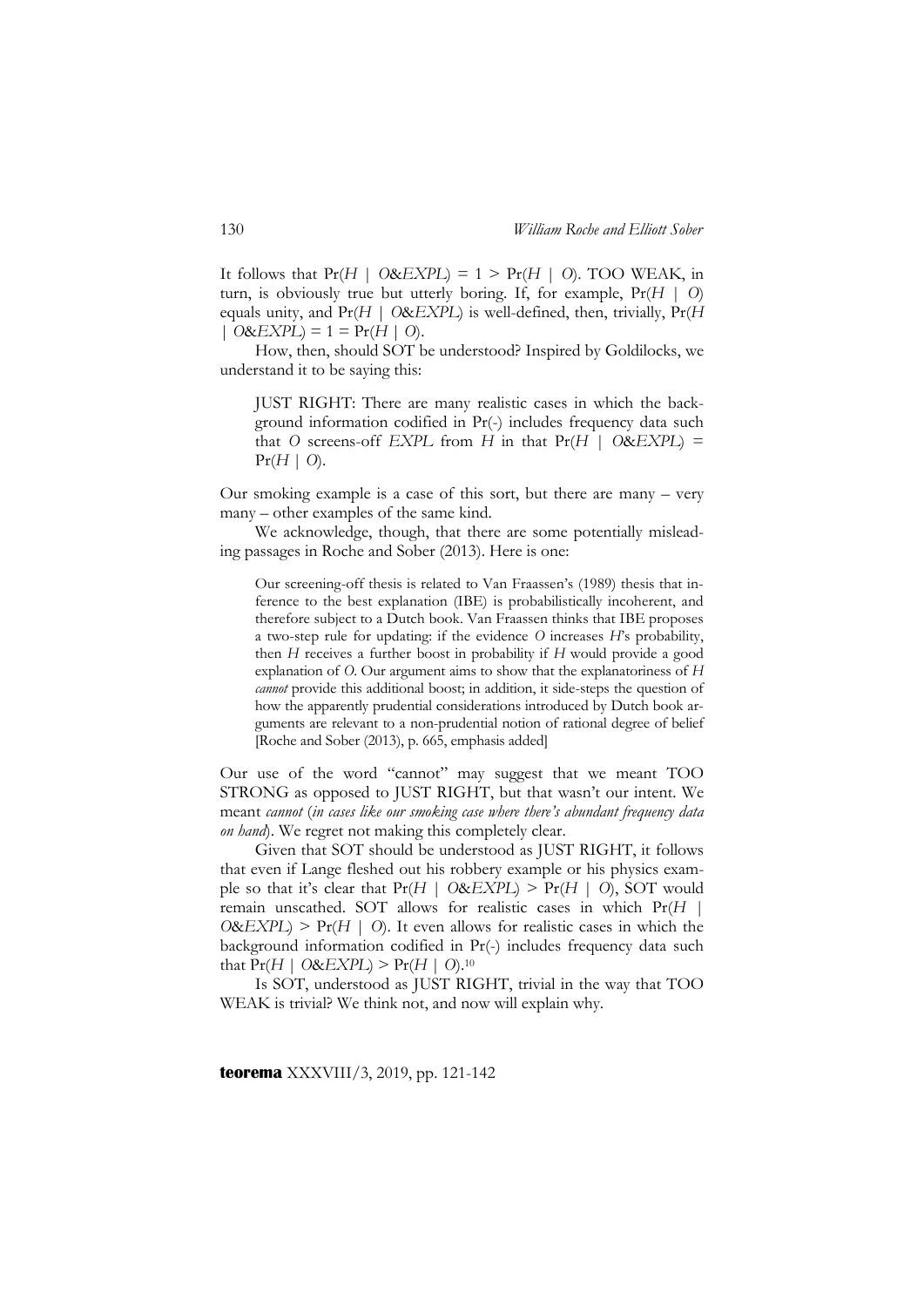# III. SOT AND IBE\*

IBE can be formulated in different ways. Here is one:

IBE\*: If (i)  $O$ , (ii)  $H$  is a potential explanation of  $O$ , and (iii)  $H$  is better overall in terms of explanatory virtues  $v_1, v_2, \ldots$ , and  $v_n$  than each of the available rival potential explanations of *O*, then it's rational to believe *H* and disbelieve each of the rivals.

This is a relatively standard formulation, but there are others. We discuss other formulations in Section V.

Where does probability come into play in IBE\*? Let *BEST* be the proposition that *H* is the best overall available rival explanation of *O* in terms of virtues  $v_1, v_2, \ldots$ , and  $v_n$ . We assume that IBE\* entails that there are no cases in its scope where *O*, *EXPL*, and *BEST* are true but:

 $(17)$   $Pr(H | O\&EXPL\&BEST) \leq 0.5$ 

For, presumably, if  $Pr(H | O\&EXPL\&BEST) \leq 0.5$ , then it isn't rational to believe *H* and disbelieve each of the rivals.<sup>11</sup>

We further assume that IBE\* entails that at least some cases in its scope where *O*, *EXPL*, and *BEST* are true are such that:

 $(18)$   $Pr(H | O\&EXPL\&BEST) > t > Pr(H | O)$ 

Here "*t*" is the threshold for high probability, and should be understood so that it is less than 1 and greater than or equal to 0.5.<sup>12</sup> If *EXPL*&*BEST* never increases *H*'s probability (given *O*) from low (not high) to high, then why build a theory of inference around *EXPL*&*BEST*? 13

Now consider:

 $(19)$   $Pr(H | O\&EXPL) > Pr(H | O)$ 

Should IBE\* be understood so that every case in its scope where *O* and *EXPL* are true is a case where (19) holds? SOT is relevant here. The claim that *H* is a potential explanation of *O* is in effect *EXPL*. This, at any rate, is how IBE-ists typically construe the notion of a potential explanation. Consider, for instance, the following: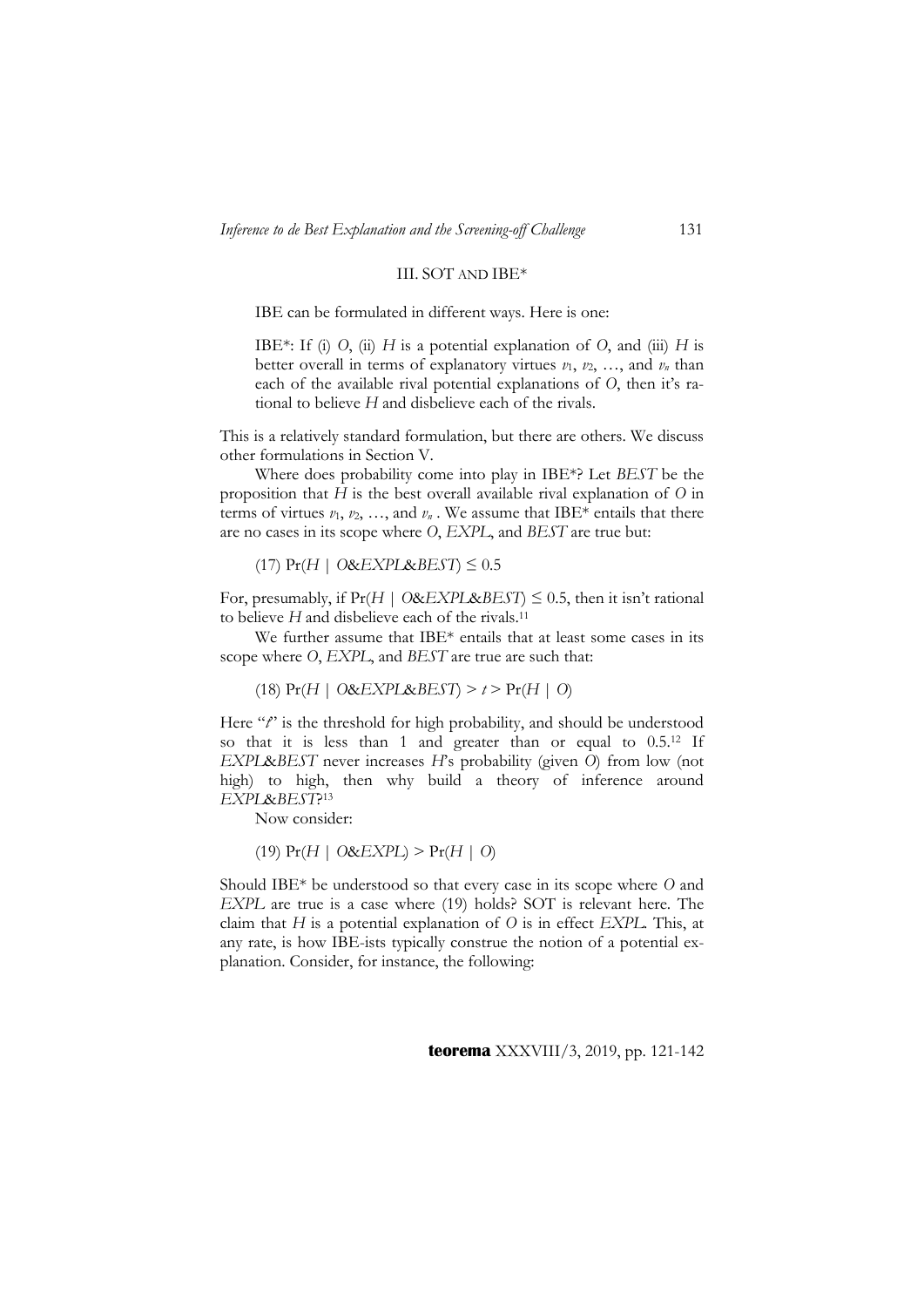'Explains' in the second premise [i.e., the premise, in our notation, that *H* explains *O*] cannot, without begging the question, mean 'actually explains'; rather, it is used in the sense of 'would explain if true' [Lycan (2002), p. 413].

A *potential* explanation of the evidence is anything that *would* explain the evidence *if it were true* [Williamson (2016), p. 266, emphasis original].

Lycan doesn't use the expression "potentially explains", but that's the intended contrast with "actually explains". <sup>14</sup> If IBE\* should be understood so that every case in its scope where *O* and *EXPL* are true is a case where (19) holds, and if IBE\*'s scope includes all realistic cases, then SOT entails that IBE\* is false. 15

We aren't insisting, though, that IBE\* should be understood in that manner. We are simply addressing one potential way of understanding it.

# IV. SOT\* AND IBE\*

The present task is to consider the possibility that IBE\* does *not* require that every case in its scope where *O* and *EXPL* are true is a case where (19) holds. The first point to note is that SOT has a cousin:

SOT\*: There are many realistic cases in which the background information codified in Pr(-) includes frequency data such that *O* screens-off *BEST* from *H* in that  $Pr(H | O\&BEST) = Pr(H | O)$ .

There's no explicit mention here of *EXPL*. But it's there implicitly, since *BEST* is logically equivalent to *EXPL*&*BEST*, which means that  $Pr(H \mid O\&BEST) = Pr(H \mid O\&EXPL\&BEST)$ . Is SOT<sup>\*</sup> true, and if so, does it undermine IBE\*?

It might seem that SOT\* follows from SOT. For, *BEST* is logically stronger than *EXPL*, and it might seem that for any propositions *X, X\**, *Y*, and *Z*, if (i)  $Pr(Z \mid Y \& X) = Pr(Z \mid Y)$  and (ii)  $X^*$  is logically stronger than *X*, then  $Pr(Z \mid Y \& X^*) = Pr(Z \mid Y)$ . But, as with CCC, there are exceptions, for example, where  $1 > Pr(Z \mid Y \& X) = Pr(Z \mid Y)$ , and  $X^*$  is the conjunction of *X* and *Z*.

There are many different explanatory virtues noted in the extant literature on IBE.<sup>16</sup> Some commonly cited examples are:

- (a) empirical adequacy
- (b) explanatory power
- (c) fit with background data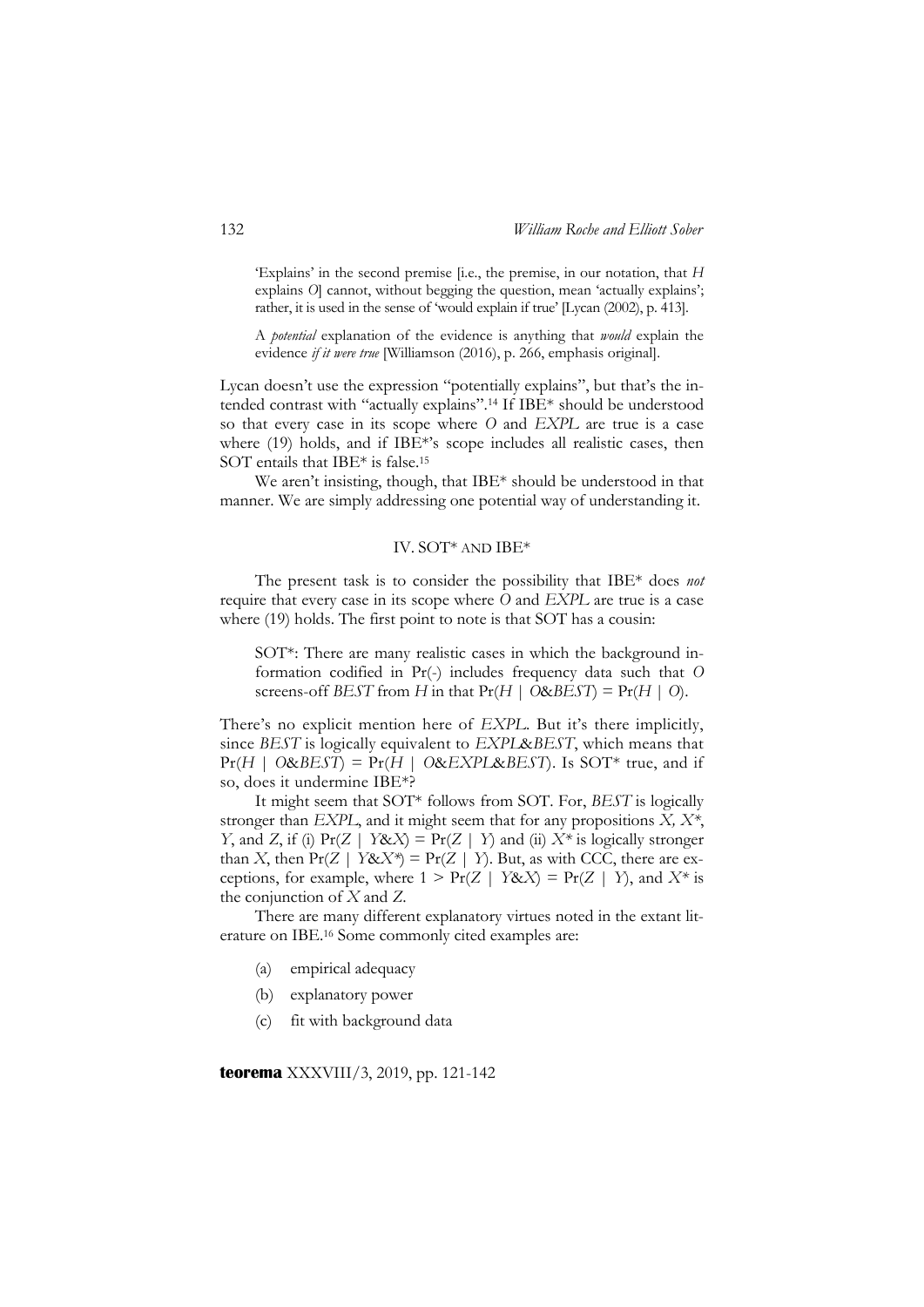- (d) fertility
- (e) internal consistency
- (f) internal coherence
- (g) mechanism
- (h) parsimony
- (i) precision
- (j) scope
- (k) unification

Different sets of explanatory virtues lead to different versions of IBE\*.<sup>17</sup> We want to focus on versions of IBE\* on which unification is included in  $v_1, v_2, \ldots$ , and  $v_n$ . We assume for definiteness that a common cause explanation is always superior in unification to a separate cause explanation. This way of understanding unification has some *prima facie* appeal, and has been explicitly endorsed in the extant literature on unification.<sup>18</sup>

Suppose, adapting a case introduced in Lange (2004) and later modified in Blanchard (2018), that your background information includes the following frequency data:

- (20) Freq(pleuritis & malar rash | lupus) =  $0.891 > 0.0495$  = Freq(pleuritis & malar rash)
- (21) Freq(lupus) =  $0.005$
- (22) Freq(lupus | pleuritis & malar rash) =  $0.09$

Let *L*, *M*, and *P* be understood as follows:

*L*: Jones has lupus.

*M*: Jones has a malar rash.

*P*: Jones has pleuritis.

Given (20), (21), and (22), and given that, suppose, Jones is a random member of the population from your perspective, you should have the following probabilities:

 $(23)$   $Pr(P\&M \mid L) = 0.891 > 0.0495 = Pr(P\&M)$  $(24)$  Pr(*L*) = 0.005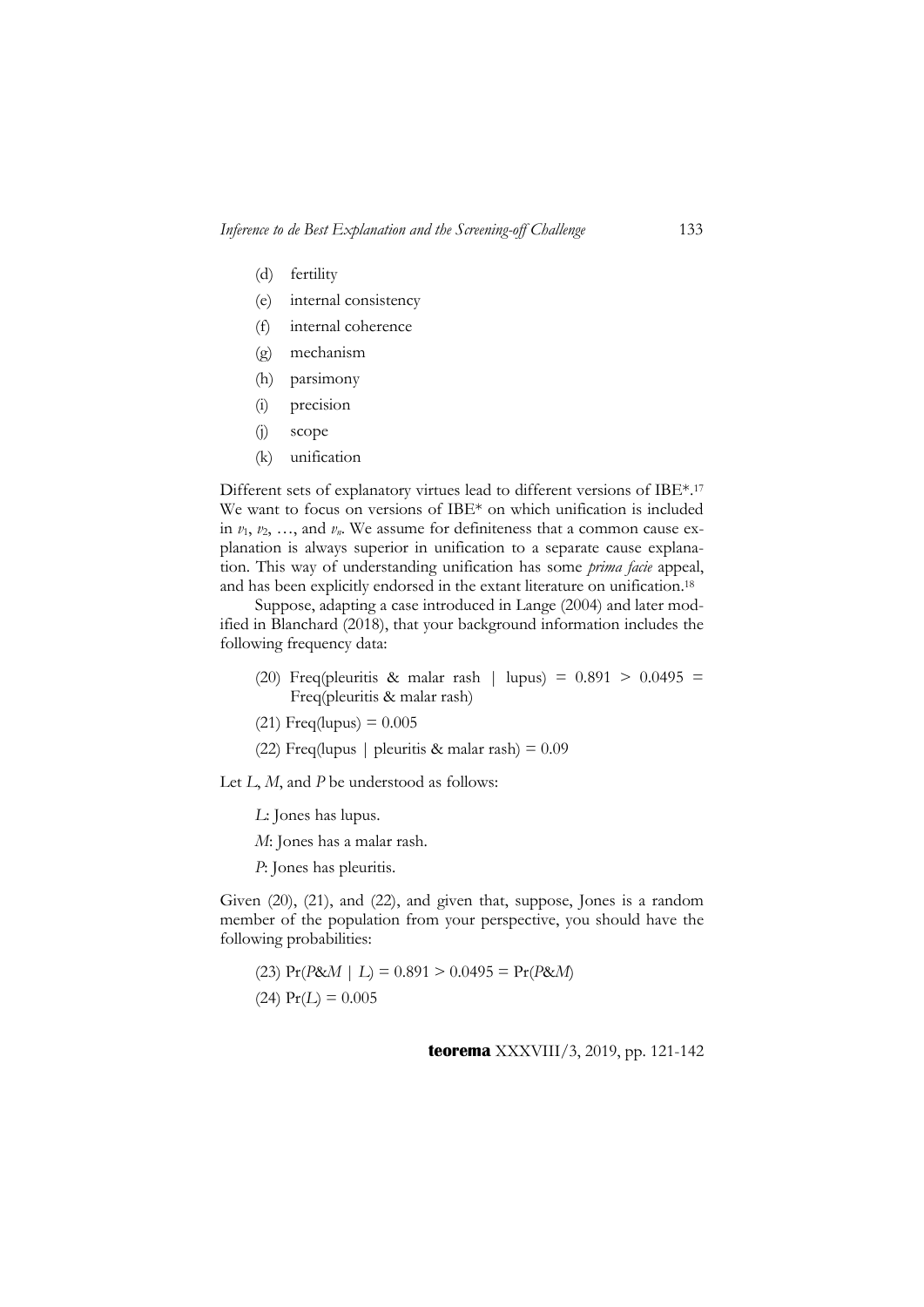$(25)$  Pr(*L* | *P&M*) = 0.09

You then learn that *P*&*M*, and as a result rightly increase your credence in *L* from 0.005 to 0.09.

Now let *B* and *F* be understood as follows:

*B*: Jones has Bloom's disease.

*F*: Jones has the flu.

Suppose that you subsequently come to learn that pleuritis is caused both by lupus and by the flu, and that malar rashes are caused both by lupus and by Bloom's disease. You then have two potential explanations of *P*&*M*. One is *L*, which is a common cause explanation. The other is *F*&*B*, which is a separate cause explanation. Which is better in terms of  $v_1, v_2, \ldots,$  and  $v_n$ ?

Given the assumption that a common cause explanation is always more unifying than a separate cause explanation, it follows that *L* is superior in unification to *F*&*B*. Suppose that *L* is equal or superior to *F*&*B* in terms of each of the remaining explanatory virtues included in  $v_1$ ,  $v_2$ , …, and *vn*, and that you learn this and thus further learn that *L* is better overall in terms of *v*1, *v*2, …, and *v<sup>n</sup>* than *F*&*B*. <sup>19</sup> Should you increase your credence in *L* from 0.09 to some higher value? It seems clear that the answer is negative; your credence in *L* should remain at 0.09.

What if you learned not just that *L* surpasses  $F\&B$  in terms of  $v_1, v_2$ , …, and *vn*, but also that since there are no additional available potential explanations of *P*&*M*, *L* surpasses each of its rival available potential explanations in terms of  $v_1$ ,  $v_2$ , ..., and  $v_n$ ? What if, in other words, you learned *BEST*? The answer, it seems, is the same: *BEST* is screened-off in that your credence in *L* should remain at 0.09.

This verdict can be bolstered by adding some further details to the example. Suppose that your frequency data goes beyond (20), (21), and (22). Suppose in particular that it includes:

- (26) Freq(pleuritis & malar rash | flu & Bloom's disease) =  $0.891$
- (27) Freq(flu & Bloom's disease)  $= 0.005$
- (28) Freq(flu & Bloom's disease | pleuritis & malar rash) =  $0.09$

It follows that your frequency data is neutral between *L* and *F*&*B*. For, you know that Jones has pleuritis and a malar rash (and know nothing else relevant about his symptoms), and you know that the frequency of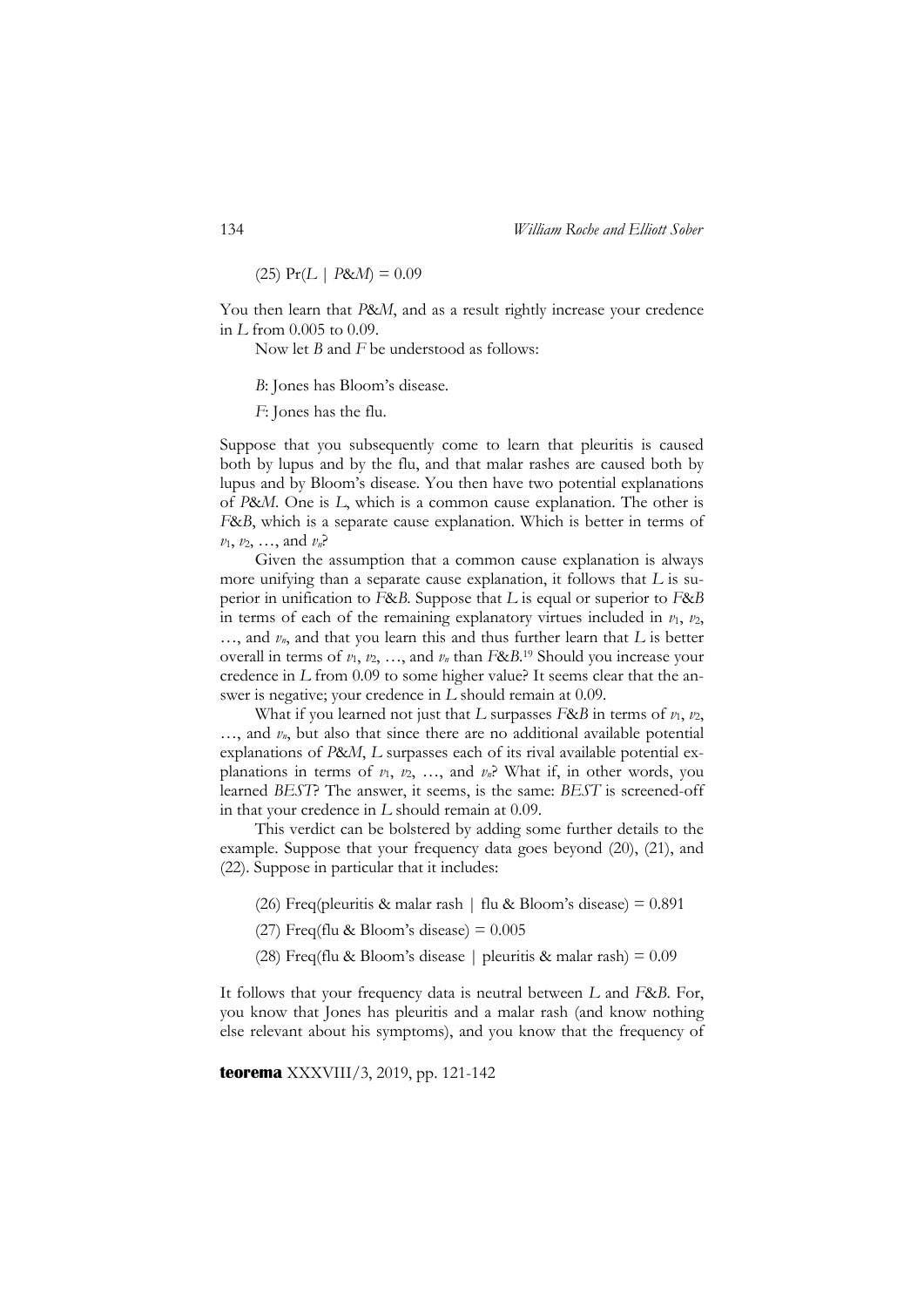lupus among people who have pleuritis and a malar rash is equal to the frequency of the flu and Bloom's disease among such people. But then you, like your frequency data, should be neutral between *L* and *F*&*B*.

Things could have turned out differently. Your background information could have included things in addition to the frequency data given in (20), (21), (22), (26), (27), and (28), and this extra information could have had the result that your credence in *L* should be greater than your credence in *F*&*B*. You could have known, for instance, that Jones's partner has lupus, and that lupus is easily passed from person to person. We were supposing, though, that initially Jones was a random member of the population from your perspective, so you didn't have any such extra information.

There is nothing special about our lupus example. It's typical of many realistic cases in which the background information codified in Pr(-) includes frequency data such that, although *BEST* is true (because *H* is superior in unification to each of the available rival potential explanations of *O*), *BEST* is screened-off from *H* by *O* in that  $Pr(H |$  $O\&BEST$  =  $Pr(H | O)$ . Hence SOT<sup>\*</sup> is true.

How does all this bear on IBE\* (or, more specifically, on the versions of IBE\* under consideration)? If we are right about our lupus case, and if IBE\*'s scope includes all realistic cases, then at least some of the cases in virtue of which SOT $*$  is true are cases where (17) is true and (18) is false because:

 $(29)$   $t > Pr(H | O\&EXPL\&BEST) = 0.09 = Pr(H | O)$ 

But then IBE\* is false.

Denying that *BEST* is screened-off in our lupus case doesn't save IBE\*. Even if Pr(*H* | *O*&*EXPL*&*BEST*) were greater than 0.09, surely it wouldn't be greater than 0.5, and thus surely it wouldn't be greater than *t*. Hence (17) would still be true.

We noted above that *L* is superior in unification to *F*&*B*, and then simply supposed, without argument, that *L* is equal or superior to *F*&*B* in terms of each of the remaining explanatory virtues included in  $v_1$ ,  $v_2$ , …, and *vn*. This seemed legitimate then, and still seems legitimate now. Nothing in the case as specified to this point requires that *L* be *inferior* to *F*&*B* in terms of any of empirical adequacy, explanatory power, fit with background data, or any of the other explanatory virtues noted above (or any additional ones for that matter).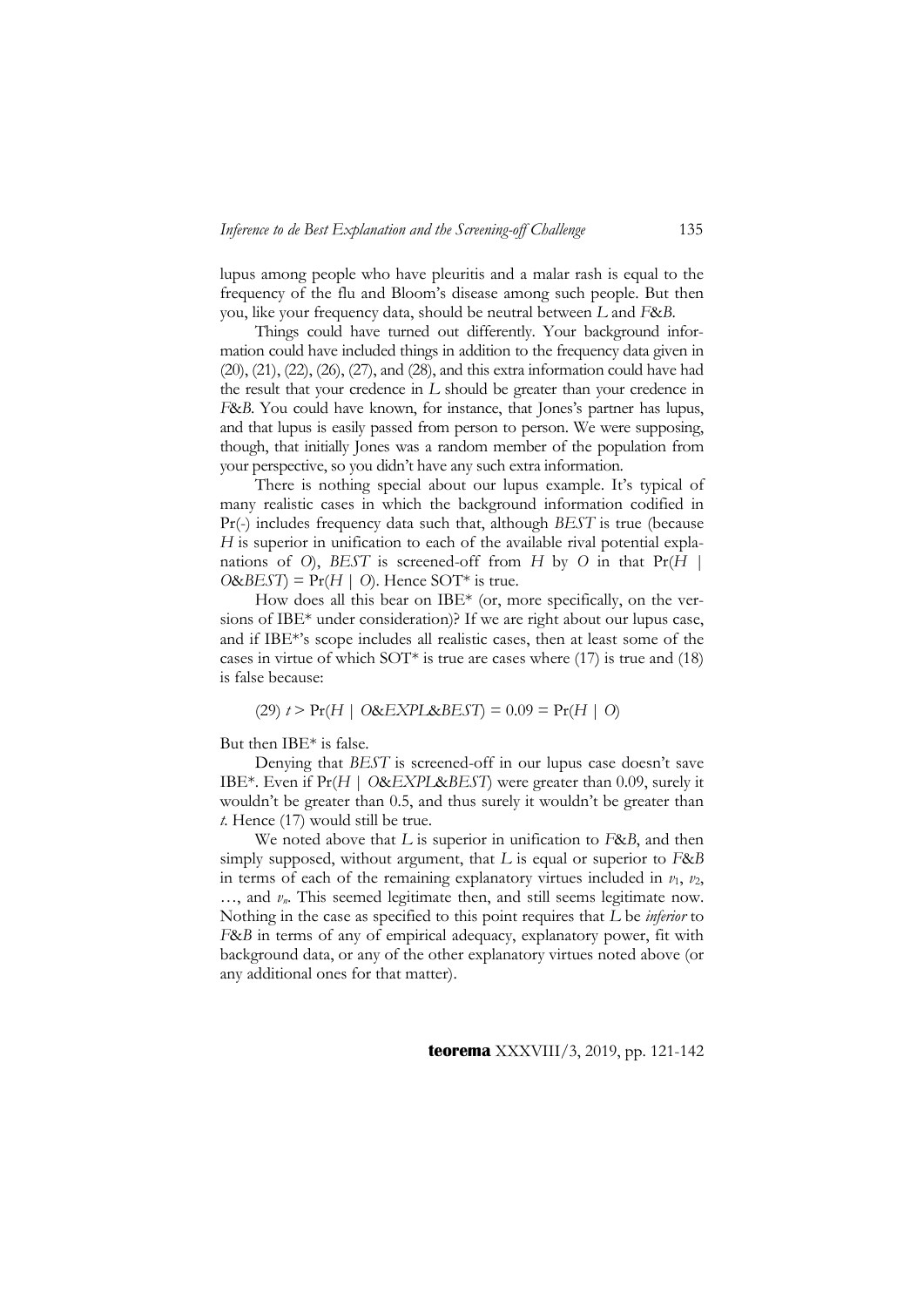V. SOT\*\* and IBE\*\*

IBE\* is a relatively standard formulation of IBE, but there are alternatives. Here is one:

IBE\*\*: If (i)  $O$ , (ii)  $H$  is a potential explanation of  $O$ , (iii)  $H$  is better overall (in terms of explanatory virtues  $v_1, v_2, \ldots$ , and  $v_n$ ) than each of the available rival potential explanations of *O*, and (iv) *H*'s overall score in terms of  $v_1$ ,  $v_2$ , ..., and  $v_n$  is high, then it's rational to believe *H* and disbelieve each of the rivals. 20

Let *HIGH* be the proposition that *H*'s overall score in terms of  $v_1, v_2, \ldots$ , and  $v_n$  is high. If *HIGH* holds in cases like our lupus case, then:

SOT\*\*: There are many realistic cases in which the background information codified in Pr(-) includes frequency data such that *O* screens-off *BEST*&*HIGH* from *H* in that Pr(*H* | *O*&*BEST*&*HIGH*)  $=$  Pr(*H* | O).

It might be argued, however, that *HIGH* is false in cases like our lupus case. What then?

There would still be problems. The idea behind IBE\*\* is that though *O*&*EXPL*&*BEST* (IBE\*'s antecedent) leads to the *fully comparative* claim that *H*'s probability is *greater than* the probabilities of the other potential explanations in question, it doesn't lead to the *partially noncomparative* claim that *H*'s probability is *high*. *HIGH* is supposed to connect the two. <sup>21</sup> Our lupus example, though, shows that sometimes *O*&*EXPL*&*BEST* does *not* lead to the fully comparative claim that *H*'s probability is greater than the probabilities of the other potential explanations in question. This undermines the idea behind IBE\*\*.

Let's set aside this worry and turn to the question of whether there's a legitimate way to motivate the claim that *HIGH* is false in our lupus example. Recall that given the frequency data on hand, Pr(*P*&*M* |  $L = 0.891$ , and  $Pr(L) = 0.005$ . It might be argued that *L*'s explanatory power with respect to *P*&*M* is given by Pr(*P*&*M* | *L*), that *L*'s fit with background data is given by  $Pr(L)$ , and that neither of these is high enough for *HIGH* to be true. What now?

It turns out that there are variants of our example in which each of the following holds: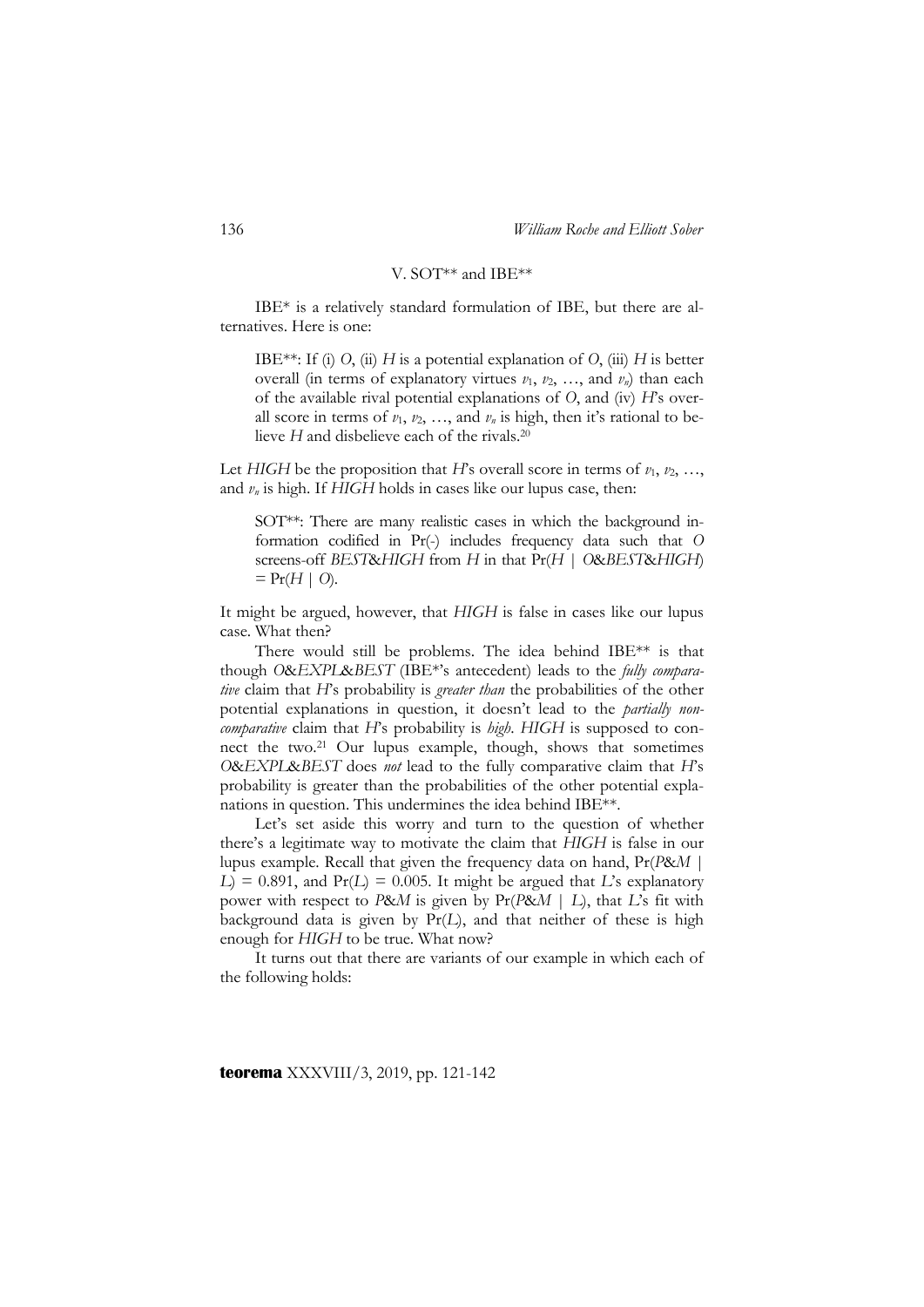- (30) Freq(pleuritis & malar rash | lupus) =  $1 = \text{Freq}(pleurities \& malar)$ rash | flu & Bloom's disease)
- (31) Freq(lupus) =  $0.4$  = Freq(flu & Bloom's disease)
- (32) Freq(lupus | pleuritis & malar rash) = Freq(flu & Bloom's disease | pleuritis & malar rash)  $\approx 0.493$

Now  $Pr(P\&M \mid L) = 1$  (up from 0.891) and  $Pr(L) = 0.4$  (up from 0.005), so that *L*'s ability to predict *P*&*M* (the observation to be explained), as given by  $Pr(P\&M \mid L)$ , is maximal, and though *L*'s fit with the background information on hand, as given by Pr(*L*), isn't maximal, it is nonetheless relatively high and much greater than 0.005. If this means that *HIGH* is true, then since your frequency data is still neutral between *L* and *F*&*B*, and since there are many additional examples like this variant of our lupus example, it follows that IBE\*\* is false and SOT\*\* is true.

Friends of IBE\*\* could restrict IBE\*\* to realistic cases where the background information on hand includes no relevant frequency data. Then our lupus examples would pose no threat, but friends of IBE\*\* would be obliged to furnish an independent rationale for this restriction. If the sole reason for this restriction is that otherwise the theory would be open to counterexample, the restriction would be *ad hoc*. Furthermore, friends of IBE\*\* should be worried about more than just frequency-data cases. For, arguably, things other than frequency data, for example, background theories, can enable *O* to screen-off *BEST*&*HIGH* from *H*. 22

What if friends of IBE\*\* simply excised unification from the set of virtues (or else simply denied the assumption that a common cause explanation is always superior in unification to a separate cause explanation)? Would they then be in the clear? Not necessarily. Our argument carries over to any version of IBE\*\* on which the set of virtues includes a virtue *v* such that there can be realistic cases where *H* is superior in *v* to each of its rival available potential explanations, and yet substantial frequency data at hand is neutral between *H* and at least one of the rivals.<sup>23</sup>

### VI. CONCLUSION

We have defended three screening-off theses, which we'll now repeat for convenience: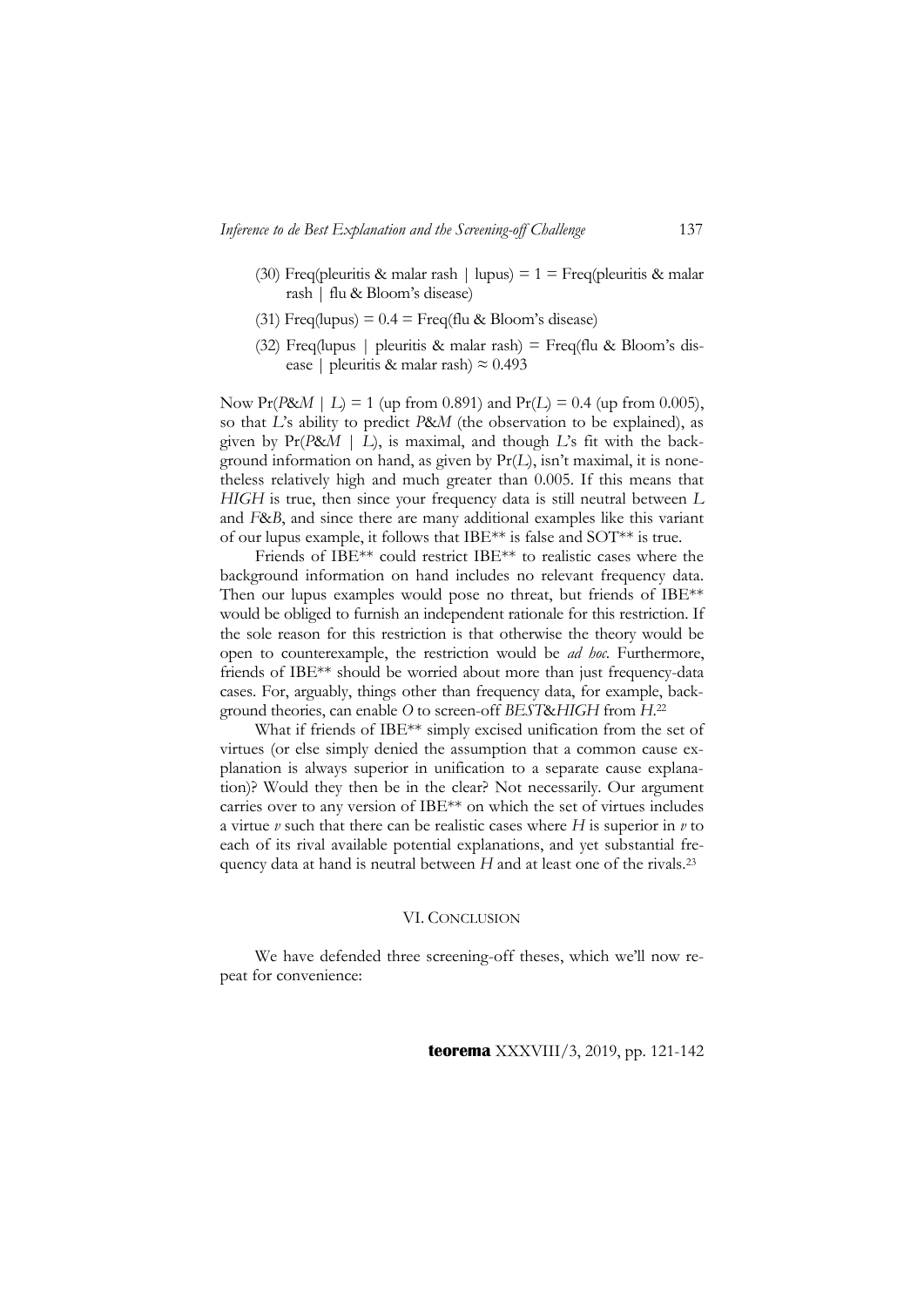• SOT: There are many realistic cases in which the background information codified in Pr(-) includes frequency data such that *O* screens-off *EXPL* from *H* in that  $Pr(H | O\& EXPL) = Pr(H | O)$ .

• SOT\*: There are many realistic cases in which the background information codified in Pr(-) includes frequency data such that *O* screens-off *BEST* from *H* in that  $Pr(H | O\&BET) = Pr(H | O)$ .

• SOT<sup>\*\*</sup>: There are many realistic cases in which the background information codified in Pr(-) includes frequency data such that *O* screens-off *BEST*&*HIGH* from *H* in that Pr(*H* | *O*&*BEST*&*HIGH*) = Pr(*H* | *O*).

These theses are all existential, but unlike TOO WEAK, they are far from trivial. First, if IBE\* is understood so that every case in its scope where *O* and *EXPL* are true is a case where  $Pr(H | O\& EXPL) > Pr(H |$ *O*), and if IBE\*'s scope includes all realistic cases, then SOT refutes IBE\*. Second, if IBE\* and IBE\*\* are understood so that unification is an explanatory virtue such that a common cause explanation is always more unifying than a separate cause explanation, and if IBE\*'s and IBE\*\*'s scopes include all realistic cases, then SOT\* refutes IBE\*, and SOT\*\* refutes IBE\*\*.

| Department of Philosophy   | Department of Philosophy         |
|----------------------------|----------------------------------|
| Texas Christian University | University of Wisconsin, Madison |
| Fort Worth, TX 76129, USA  | Madison, WI, 53706 USA           |
| E-mail: w.roche@tcu.edu    | E-mail: ersober@wisc.edu         |

#### **NOTES**

<sup>1</sup> McCain and Poston (2017) have responded in kind to our response to their earlier objections. We don't have the space here to respond back.

<sup>2</sup> All references in this section to Lange are to Lange (2017).

<sup>3</sup> Strictly speaking, Lange uses "*E*" as opposed to "*EXPL*". We have changed his notation in the quoted passages below, so that it conforms to our notation.

<sup>4</sup> Lange construes the light quantum hypothesis as the hypothesis "that light comes in discrete quantities rather than continuous waves" [Lange (2017), p. 308]. But since he claims that the light quantum hypothesis entails *O*, which is an equation, we take it that he means for the light quantum hypothesis to be something more than just the hypothesis that light comes in discrete quantities ra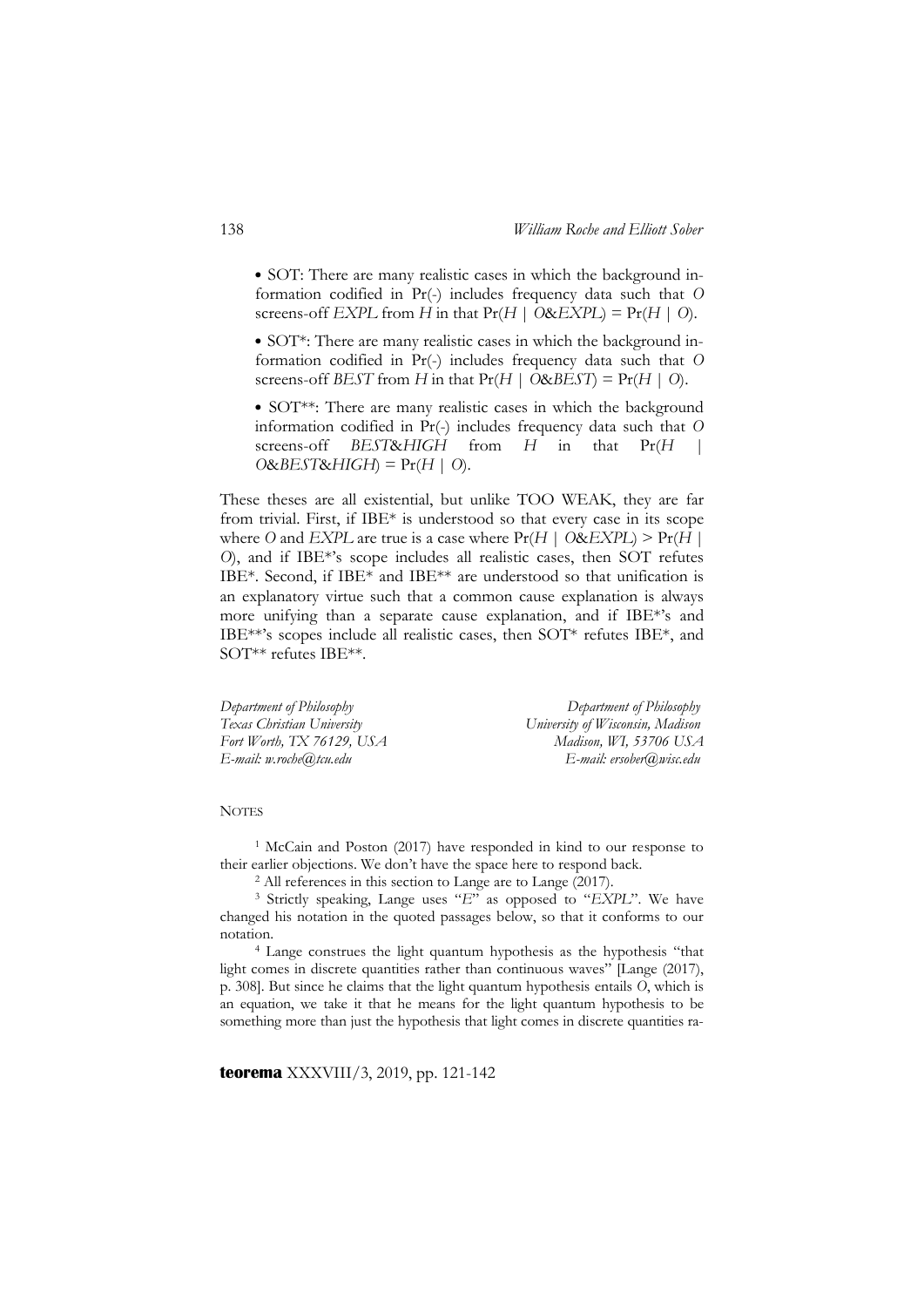ther than continuous waves. We shall assume for the sake of argument that the light quantum hypothesis when *fully specified* has the entailments claimed by Lange.

<sup>5</sup> It's a theorem of the probability calculus that for any propositions *X*, *Y*, and *Z*,  $Pr(Z \mid Y \& X)$  >  $Pr(Z \mid Y)$  precisely when  $Pr(Z \mid Y \& X)$  >  $Pr(Z \mid Y \& X)$ .

<sup>6</sup> See Roche (2017) for discussion of whether CCC and related theses can be repaired by modifying them in terms of explanation.

<sup>7</sup> We also want to set aside a further problem. In the second displayed passage in this subsection, Lange seems to assume that flukes are explanatorily impotent. However, that assumption is dubious. If Smith and Jones run into each other on State Street at noon on Tuesday by coincidence, then their running into each other is a fluke. But their running into each other can nonetheless explain why they each are smiling then.

<sup>8</sup> It is natural to think that two events that happen at the same time comprise a coincidence precisely when they are causally/explanatorily unconnected (neither causes/explains the other and there is no common cause/explanation). This does not mean that coincidences are inexplicable; that's what separate cause explanations provide [see Sober (2012), p. 362 for discussion].

<sup>9</sup> In addition, Sober (2015) does not commit to the thesis that if the common cause explanation has the higher likelihood, then its value is much bigger than 0.5 whereas the likelihood of the separate cause explanation is much smaller than 0.5.

<sup>10</sup> Lange argues not just that there are realistic case where Pr(*H* |  $O\&EXPL$ ) >  $Pr(H | O)$ , but also that there are cases where  $Pr(H | O\&EXPL)$  $= Pr(H | O)$  because *EXPL* is a necessary truth. He writes:

The problem with cases where *EXPL* is a logical necessity is that in such cases, although Roche and Sober are correct that  $Pr(H | O\& EXPL) = Pr(H | O)$ , this equality is trivial since  $Pr(EXPL) = 1$ . The equality then fails to show that *H*'s explanatoriness counts for nothing in its confirmation [Lange (2017), p. 308].

We have three comments. First, even if Lange is right that there are cases where  $Pr(H \mid O\&EXPL) = Pr(H \mid O)$  because *EXPL* is a necessary truth, this leaves it open, as per SOT, that there are also many realistic cases in which the background information codified in Pr(-) includes frequency data such that *O* screens-off *EXPL* from *H* in that  $Pr(H | O\& EXPL) = Pr(H | O)$ . Second, *EXPL* isn't a necessary truth in cases like our smoking case. Third, as we explain in Sections III IV, and V, SOT and its cousins SOT\* and SOT\*\* are far from trivial, given their implications with respect to various versions of IBE.

<sup>11</sup> Some theorists argue that belief and acceptance are distinct in that a subject can accept a given hypothesis without believing it. See, e.g., Elliott and Willmes (2013). We leave it open whether they are right; maybe there are cases in which  $Pr(H | O\&EXPL\&BEST) \leq 0.5$  where it's rational to accept *H* (though not to believe it).

<sup>12</sup> It might be that *t* varies from context to context. We take no stand on this.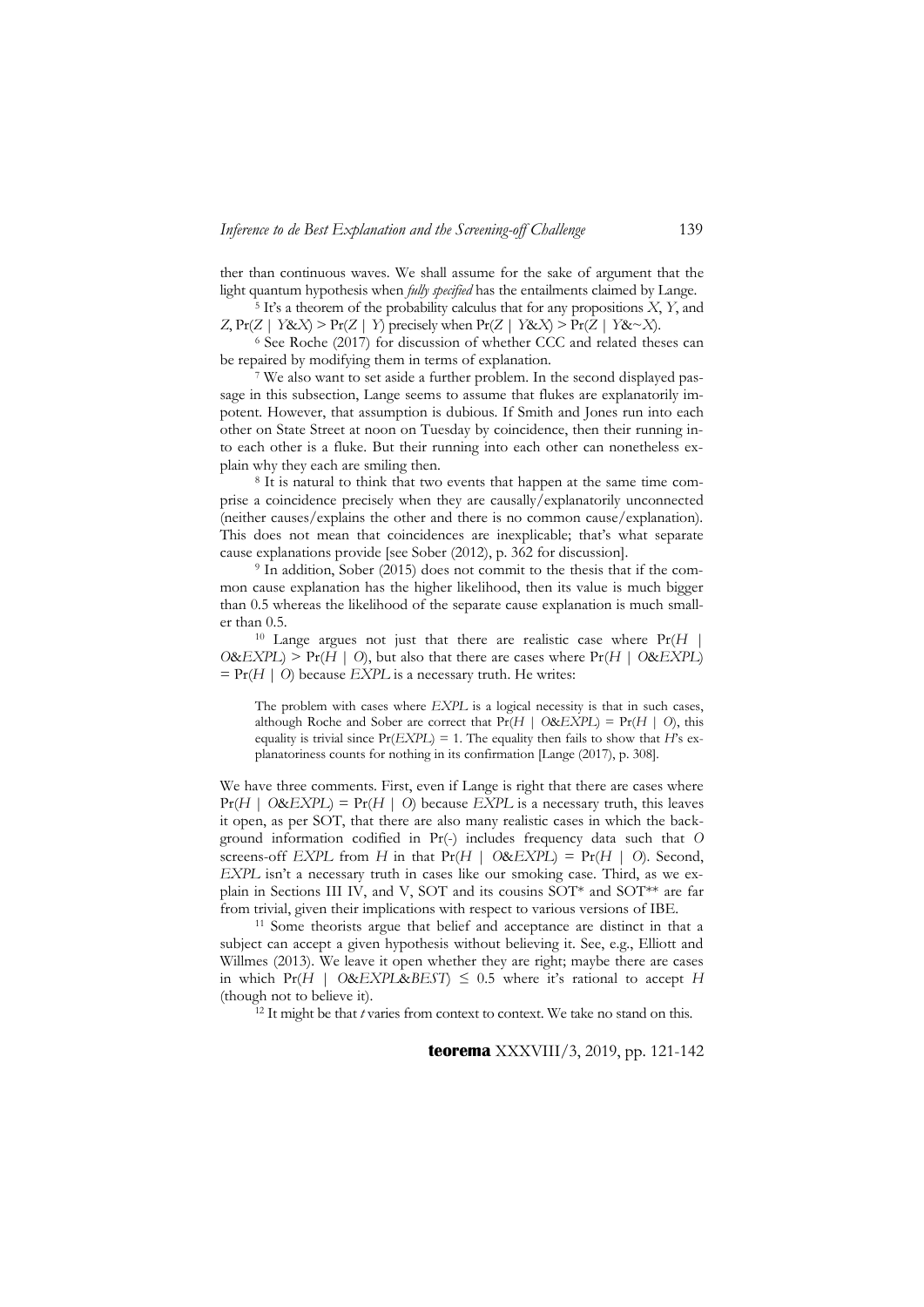<sup>13</sup> Cabrera (2017) has pointed out that some of the explanatory virtues are antithetical to high probability. For example, if theory  $T_1$  entails theory  $T_2$ , then  $T_1$  can't have a higher posterior probability than  $T_2$ , no matter what the evidence is. That said,  $T_1$  may have wider scope than  $T_2$ .

<sup>14</sup> It might be that, strictly speaking, there can be cases where *H* is a potential explanation of *O*, and yet it's false that if *H* and *O* were true, then *H* would explain *O*, because something else would explain it [see Lipton (2004), Ch. 4 for discussion]. We're ignoring this possibility here (as is standard).

<sup>15</sup>This objection is distinct from van Fraassen's (1989) "best of a bad lot" objection. See Okasha (2000) for discussion of the latter.

<sup>16</sup> For a recent taxonomy of explanatory virtues, and for references, see Keas (2018). See also Beebe (2009); Douven (2017), sec. 2; Harman (1965); Lipton (2004), Chs. 7 and 8; Lycan (2002), sec. 3; McMullin (2008); and Psillos (2002).

<sup>17</sup> There are 2047 sets of one or more of  $(a)-(k)$ . <sup>18</sup> See, for example, Blanchard (2018), Lange (2004), and Patrick (2018). There are ways of understanding unification on which our assumption is false. This is true, for example, of Friedman's (1974) account of unification, since it's restricted to propositions about laws of nature. For discussion of Friedman's ideas about unification, and, more generally, his unificationist theory of explanation, see Roche and Sober (2017a).

<sup>19</sup> We are assuming, as is natural, that for any rival available potential explanations *H* and *H*<sup>\*</sup> (of *O*), if (i) *H* is superior to *H*<sup>\*</sup> in at least one of  $v_1, v_2, ...,$ and  $v_n$  and (ii) *H* isn't inferior to  $H^*$  in any of  $v_1$ ,  $v_2$ , ..., and  $v_n$ , then *H* is better overall in terms of  $v_1$ ,  $v_2$ , ..., and  $v_n$  than  $H^*$ .

<sup>20</sup> There's a variant of IBE\*\* where the fourth condition in the antecedent is the condition that *H*'s overall score in terms of  $v_1$ ,  $v_2$ , ..., and  $v_n$  is *significantly greater than* the overall scores of the other potential explanations in question [see Lycan (2002), p. 414 for discussion]. If this condition can be met even though *HIGH* is false, then there can be cases where IBE\*\* and this variant of it come apart. Even so, what we say below about the former carries over to the latter.

<sup>21</sup> See Douven (2017), sec. 2, for further discussion and references.

<sup>22</sup> We suspect that the genetics example in Roche and Sober (2017b) can be adapted to show this.

<sup>23</sup> See Roche (2018) for related discussion on parsimony and background information.

#### **REFERENCES**

BEEBE, J. (2009), "The Abductivist Reply to Skepticism"; *Philosophy and Phenomenological Research*, 79, pp. 605-636.

- BLANCHARD, T. (2018), "Bayesianism and Explanatory Unification: A Compatibilist Account"; *Philosophy of Science*, 85, 682-703.
- CABRERA, F. (2017), "Can there be a Bayesian Explanationism? On the Prospects of a Productive Partnership"; *Synthese*, 194, pp. 1245-1272.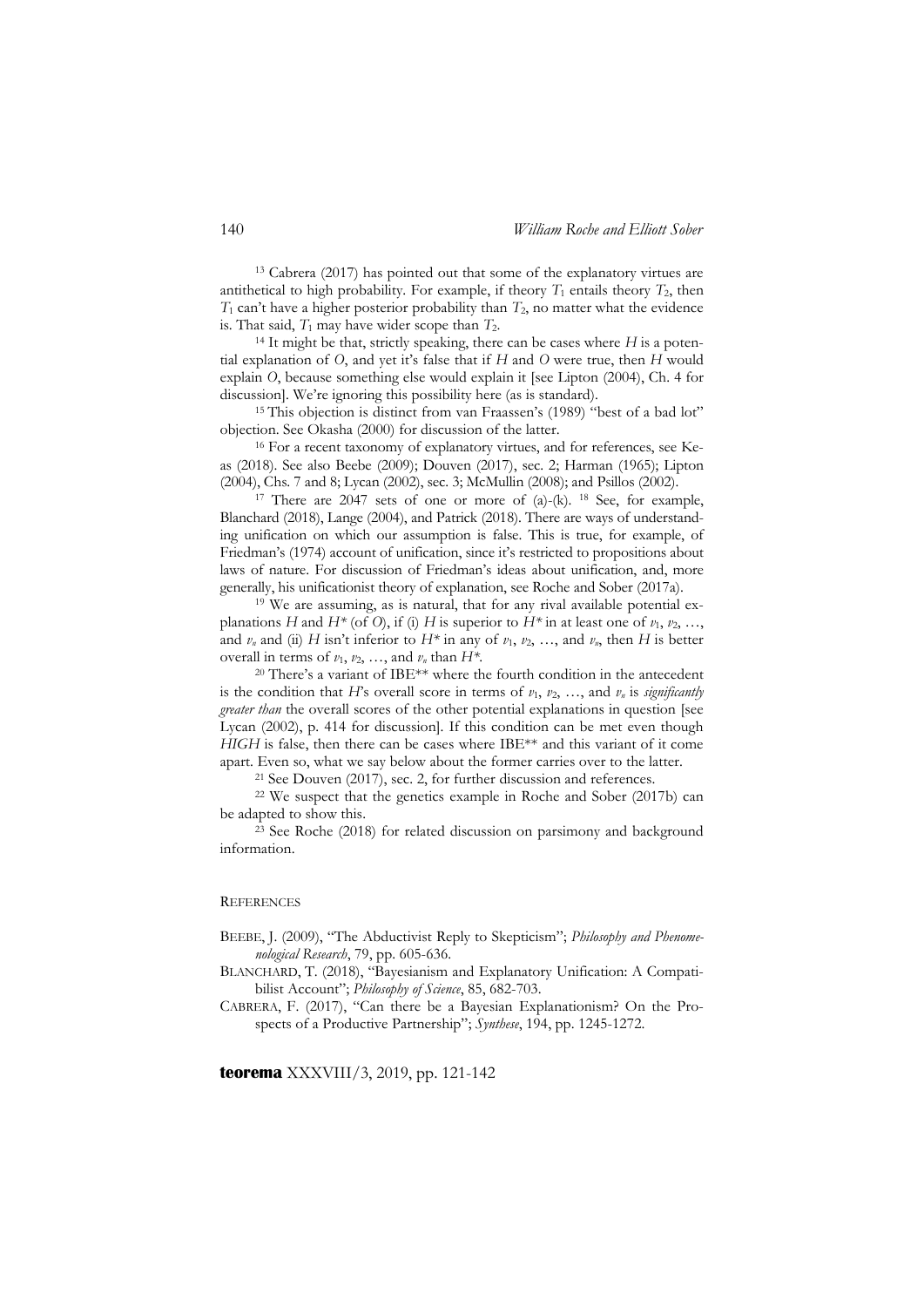- CLIMENHAGA, N. (2017), "How Explanation Guides Confirmation"; *Philosophy of Science*, 84, pp. 359-368.
- DOUVEN, I. (2017), "Abduction"; in E. Zalta (Ed.), *The Stanford Encyclopedia of*  Philosophy (summer ed.). URL = <http://plato.stanford.edu/archives/ sum2017/entries/abduction/>.
- ELLIOTT, K., and D. WILLMES (2013), "Cognitive Attitudes and Values in Science*"*; *Philosophy of Science*, 80, pp. 807-817.
- FRIEDMAN, M. (1974), "Explanation and Scientific Understanding"; *Journal of Philosophy*, 71, pp. 5-19.
- HARMAN, G. (1965), "The Inference to the Best Explanation"; *Philosophical Review*, 74, pp. 88-95.
- HEMPEL, C. (1965), "Studies in the Logic of Confirmation"; in C. Hempel, *Aspects of Scientific Explanation and Other Essays in the Philosophy of Science*; New York: Free Press, pp. 3-46.
- KEAS, M. (2018), "Systematizing the Theoretical Virtues"; *Synthese*, 195, pp. 2761- 2793.
- LANGE, M. (2004), "Bayesianism and Unification: A reply to Wayne Myrvold"; *Philosophy of Science*, 71, pp. 205-215.
- –– (2017), "The Evidential Relevance of Explanatoriness: A Reply to Roche and Sober"; *Analysis*, 77, pp. 303-312.
- LIPTON, P. (2004), *Inference to the Best Explanation* (2nd ed.); London: Routledge.
- LYCAN, W. (2002), "Explanation and Epistemology"; in P. Moser (Ed.), *The Oxford Handbook of Epistemology*; Oxford: Oxford University Press, pp. 408-433.
- MCCAIN, K., and T. POSTON (2014), "Why Explanatoriness is Evidentially Relevant"; *Thought*, 3, pp. 145-153.
- –– (2017), "The Evidential Impact of Explanatory Considerations"; in K. McCain and T. Poston (Eds.), *Best Explanations: New Essays on Inference to the Best Explanation*; Oxford: Oxford University Press, pp. 121-129.
- MCMULLIN, E. (2008), "The Virtues of Good Theories"; in S. Psillos and M. Curd (Eds.), *The Routledge Companion to Philosophy of Science*; London: Routledge, pp. 498-508.
- OKASHA, S. (2000), "Van Fraassen's Critique of Inference to the Best Explanation"; *Studies in the History and. Philosophy of Science*, 31, pp. 691-710.
- PATRICK, K. (2018), "Unity as an Epistemic Virtue"; *Erkenntnis*, 83, pp. 983-1002.
- PSILLOS, S. (2002), "Simply the Best: A Case for Abduction"; in A. Kakas and F. Sadri (Eds.), *Computational Logic: Logic Programming and Beyond*; Berlin: Springer-Verlag, pp. 605-625.
- ROCHE, W. (2017), "Explanation, Confirmation, and Hempel's Paradox"; in K. McCain and T. Poston (Eds.), *Best Explanations: New Essays on Inference to the Best Explanation*; Oxford: Oxford University Press, pp. 219-241.
- –– (2018), "The Perils of Parsimony"; *Journal of Philosophy*, 115, pp. 485-505.